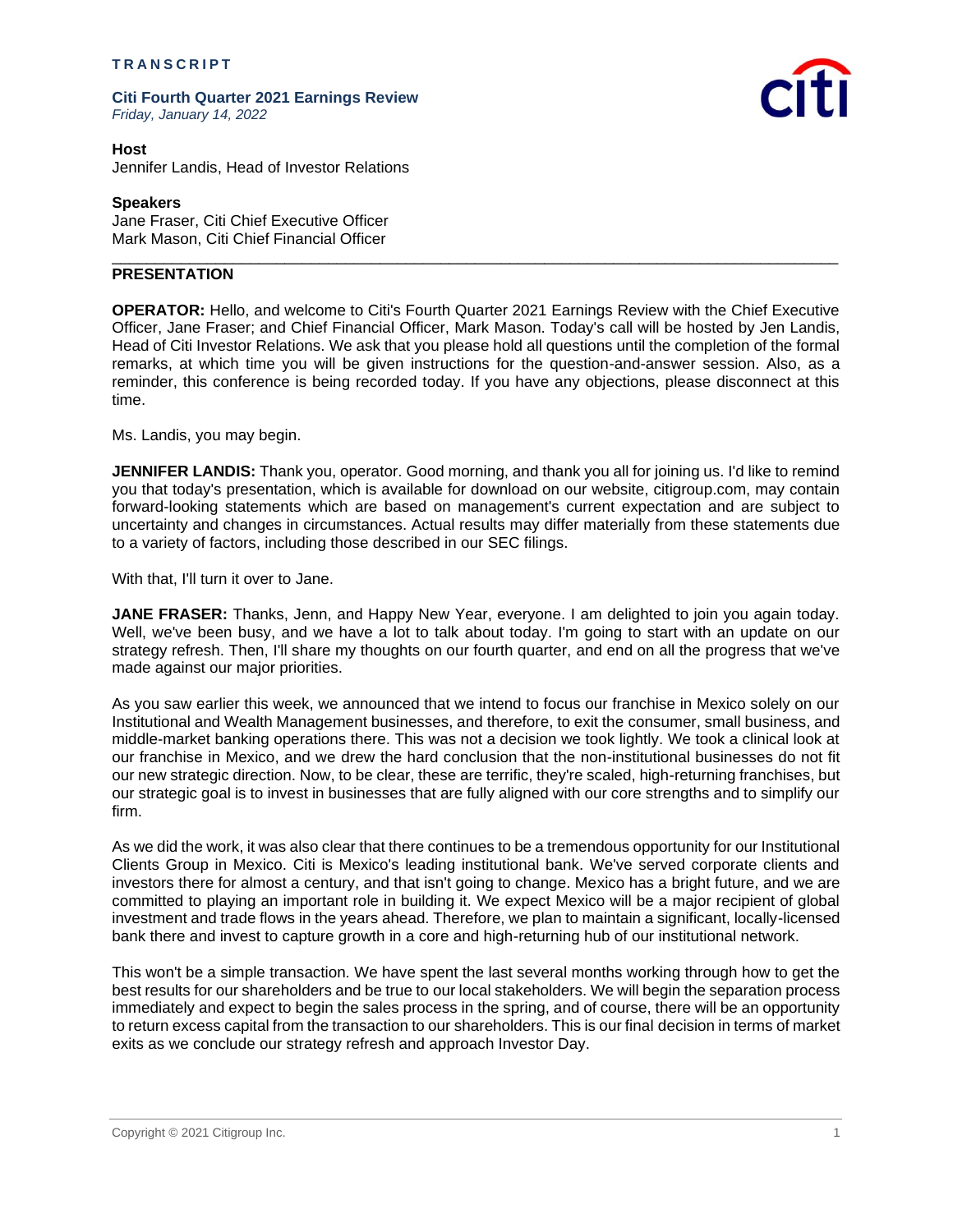

I'm really looking forward to talking to you about the future Citi on March 2. Today, we are going to talk you through the changes we are making to align our organization and financial reporting with our refresh strategy. These changes will also allow us to reduce structural complexity and its associated costs. Amongst other things, this is going to help make Citi easier for our investors to understand. You'll be able to see and assess more simply the core businesses that make up Citi going forward.

First, we are creating a new Personal Banking and Wealth Management segment which will be run by Anand Selva. This will consist of two distinct reporting units, our US Personal Banking businesses and our Global Wealth Management business which is going to include the Private Bank. Second, on the institutional side of the house, which will continue to be run by Paco Ybarra, we will begin reporting under three units, services, banking, and markets. Services will include Treasury and Trade Solutions and Security Services, and this reflects just how important we believe these businesses are to Citi's future.

Finally, we will create a new segment, Legacy Franchises, which will house all the businesses we intend to exit. We're going to begin reporting our financials along these segments and reporting units no later than the second quarter to ensure you have the information you need to measure our progress and hold us accountable, and we really look forward to sharing our strategy and plans for how these businesses will work together and deliver for our shareholders on Investor Day in March.

Now, turning to earnings, we had a decent end to 2021. As you can see on slide 2, we closed out the quarter with net income of \$3.2 billion and EPS of \$1.46. That includes a \$1.2 billion hit to EBIT primarily related to the winddown of our Korean consumer business. Excluding those impacts, our net income would be \$4.2 billion with an EPS of \$1.99. Our net income for the full year of \$22 billion reflects an improved credit environment and we had a resulting RoTCE of 13.4%.

In ICG, we had another strong quarter in Investment Banking and gained share for the year in M&A, and we continued to make significant investments in talent and we see a very solid pipeline of transactions ahead of us.

Now, while we could have had a better balanced performance in Fixed Income in the quarter, equities finished 2021 up 25% for the year. The rebound TTS is seeing in trade flows and cash volumes wasn't quite enough to offset the current rate environment, but it bodes well for 2022. Indeed, we think the cycle has turned for this business and it is poised to benefit as monetary policy changes and growth accelerates. You've heard Mark and I talk about improving the revenue mix of our Institutional businesses as a priority, and it's yielding results with another quarter of strong momentum in fee growth across products.

Lots of our consumer businesses are still weathering COVID disruptive impact on customer behavior. In the US, strong purchase sales continued to be offset by elevated payment rates, but we did see loans increase in Branded Cards this quarter. Deposits and AUM continued to grow, with digital deposits up nearly 20% for the full year. For the year, we returned nearly \$12 billion in capital to our shareholders and we grew our tangible book value per share by 7% to \$79.16. We ended the year with a CET1 ratio of 12.2% on a standardized basis as we built the capital needed to absorb the impact of SA-CCR.

Now, keep in mind that regulatory change didn't take effect until January 1. While this caused us to temporarily pause our stock buybacks, we will resume buybacks this quarter now that that impact has been addressed.

Finally, as slide 3 shows, we are executing and delivering against our priorities, a strategy refresh, the transformation, and our culture, and we are doing so with a real sense of urgency. First, on the strategy, we are laser-focused on swiftly and successfully implementing the strategic decisions we made over the past year to improve returns to our investors. We have signed deals in six of the Asia consumer markets, including the agreement to sell four markets that we announced yesterday. This means that within eight months of making the decision to exit these 13 businesses, we have a clear path in a majority of them and we are well into the process in the remaining markets.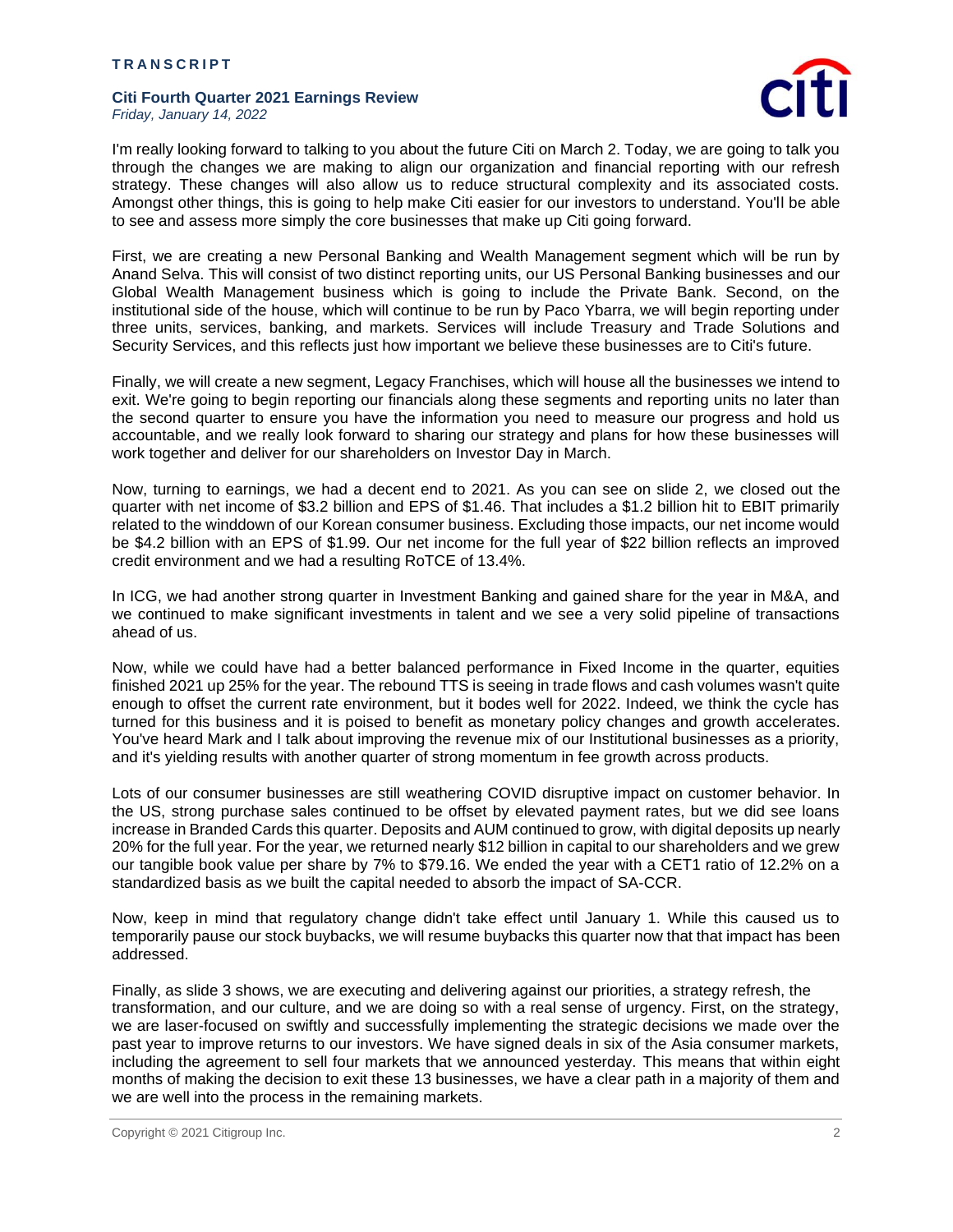

In Korea, we were decisive in determining the best path for our shareholders was the wind down our consumer operations and were able to get most of that charge behind us this quarter. Another area where we haven't wasted any time is Wealth Management, where we grew our ranks by a net 800 advisors, relationship managers, and others over the course of the year. They helped us add about 750 Private Bank clients and 45,000 Citigold clients in 2021.

In what we've known as US Personal Banking, we're seeing good uptake of new products such as the Custom Cash Card and we've been building out digital platforms to capture opportunities in Installment Lending. And in addition to the progress we're seeing in TTS, we've also been building out our Security Services platform. We couldn't be more pleased to deepen our relationship with BlackRock by becoming the largest custodian with their iShares ETF.

Second priority, we continue to execute on our transformation agenda in order to demonstrably strengthen our risk and controls as well as modernize our bank for a digital world. This work, it's foundational to everything we want to achieve. We are enhancing our operating model to improve long-term efficiency and our service to clients. As it relates to the consent orders, we are deep into execution mode. We continue to be in constructive dialogue with our regulators as we get their feedback and incorporate it into our ongoing execution and project plans.

Third, and relatedly, we are building a culture that expects excellence and demands accountability. We're driving this effort in a variety of ways, including a more robust performance management process at this past year end, shifting the mix of compensation to better align with shareholders' interests, and various culture-changing initiatives.

A culture of excellence also means creating a record of achievement that our people can be proud of. One area that our people take particular pride in is our ESG efforts. Later this month, we will share with you our plan to reach net zero by 2050, a commitment I made on my first day as CEO, 10 months ago. And of course, we are going to do all this with a singular focus on our clients as we help them navigate COVID. We certainly hope Omicron is the final disruptive phase of this pandemic, but there are also quite a few other issues to navigate, whether macroeconomic such as inflation or geopolitical such as tensions with Russia. We have seen the resilience and the importance of Citi as we supported our clients through uncharted waters and we will be with them in the next chapter as well.

So now, I'd like to turn it over to Mark, and then we would be delighted to take your questions.

**MARK MASON:** Thanks, Jane, and good morning, everyone. We have a lot to cover on today's call. I'm going to start by walking you through the financial reporting changes we plan on making in more detail. Then, I'm going to walk you through the 2021 financial impact from the 13 Asia market exits, as well as Mexico, and changes we are making to our financial disclosure, and then finally, the quarterly results.

As part of our strategy refresh, we've started to make changes to better align with our vision and strategy. We've refreshed our earnings presentation and included additional metrics and key drivers for the ICG businesses. Our goal is to simplify our financial reporting to make it much easier for our investors to understand our performance and our key assets.

Turning to slide 4, we lay out the details of the changes in financial reporting that Jane mentioned. First, we intend to move the consumer, small business, and middle-market banking operations of Citibanamex and the 13 Asia consumer exits under a new segment called Legacy Franchises. This will allow you to better understand the financials of the remaining company that will exist post these exits. We've experienced managing businesses being divested and are putting a dedicated team in place to manage the new segment. This will free up the management teams of the go-forward businesses to fully focus on executing on the firm's strategy.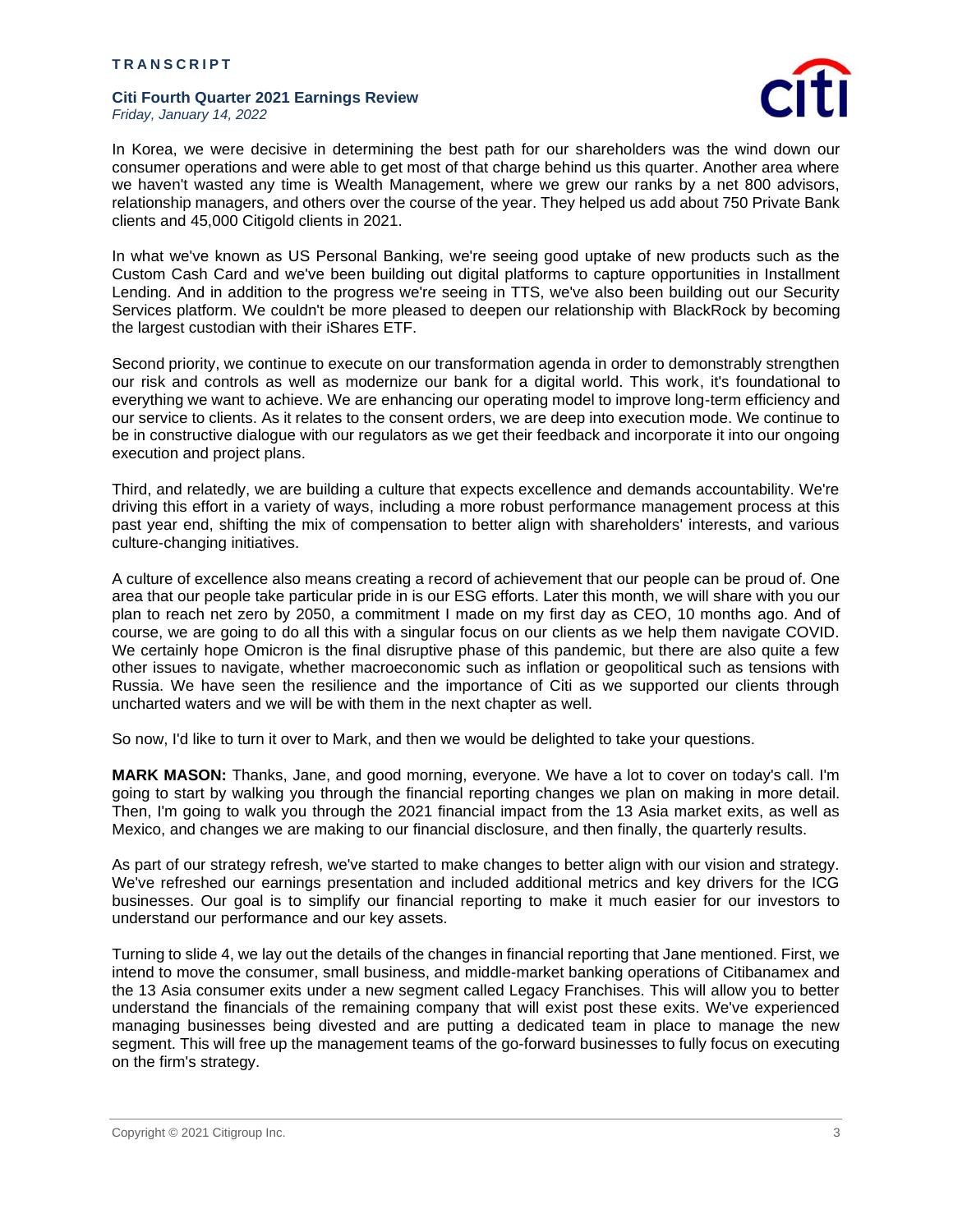

Second, we are reorganizing our reporting units to help you better understand the financials of our businesses and the value they bring to Citi. Starting with ICG, we will move TTS and Security Services to a reporting unit called Services. These businesses are foundational for us as they have a unique position given their global footprint and full suite product offering. Markets will therefore no longer include Security Services and instead will only include equity and fixed income markets.

And lastly, on ICG, banking will only include advisory, equity underwriting, debt underwriting and corporate lending. The Global Consumer Bank, GCB, will be renamed Personal Banking and Wealth Management, PBWM. The Private Bank will move from ICG to PBWM.

As a reminder, we announced in January of last year that we created a single wealth management organization under Citi Global Wealth now called Global Wealth Management, which is a distinct reporting unit. The creation of this unit unifies the wealth management teams creating a single integrated platform serving clients across the wealth continuum from the affluent segment to the ultra-high net worth clients.

North America Consumer will but renamed to US Personal Banking and will remain a reporting unit under PBWM. This unit will continue to include Branded Cards, Retail Services, and Retail Banking. We plan on providing the financials for the new reporting units on this page under the ICG and PBWM segments starting no later than the second quarter earnings. And our Investor Day will be a natural opportunity to bring together all the work over the past year and lay out our medium-term vision and strategy for the firm.

Slide 5 shows the contribution of the Citibanamex businesses that we plan to exit as well as the contribution from the 13 Asia markets. Hopefully, this gives you a better sense of the financial results for the combined exits, and in the appendix on page 18, we have more detail on the 13 Asia exit markets and the deals that we've announced to date.

Turning to Mexico, as Jane mentioned, we remain committed to Mexico and will continue to serve our Institutional and Private Bank clients there. That said, upon very careful consideration and analysis, we decided that we are no longer the optimal owner for the businesses that we're exiting. The Mexico consumer and small business banking operations included in the intended exit represents the entirety of the Latin America Global Consumer Banking unit and the Mexico middle-market banking business that is currently included in Citi's Institutional Clients Group segment.

On the left side of the page, we show key figures for 2020 and 2021 for the businesses we intend to exit in Mexico. In 2021, the businesses contributed \$4.7 billion of revenue and \$1.1 billion of net income. The businesses in total had \$20 billion of loans, \$31 billion of deposits, and approximately \$4 billion of allocated TCE.

Again, we do not yet have a transaction and are pursuing multiple divestiture paths, so the ultimate financial impact of a transaction is not yet known. We will keep you updated on our progress as we run a thoughtful process that takes into consideration what is in the best interest of our shareholders as well as our clients and employees in Mexico.

In addition to the opportunity to return additional capital to shareholders, these divestitures will also allow us to simplify the management and organizational structure across the firm.

Now turning to slide 6, as we've gone through our strategy refresh and simplification, we've been reviewing our disclosure and terminology and have decided that now is the right time to more closely align with our peers.

First, revenue that we previously referred to as Net Interest Revenue will now be called Net Interest Income, and revenue that we previously referred to as Non-NIR will now be called Non-Interest Revenue.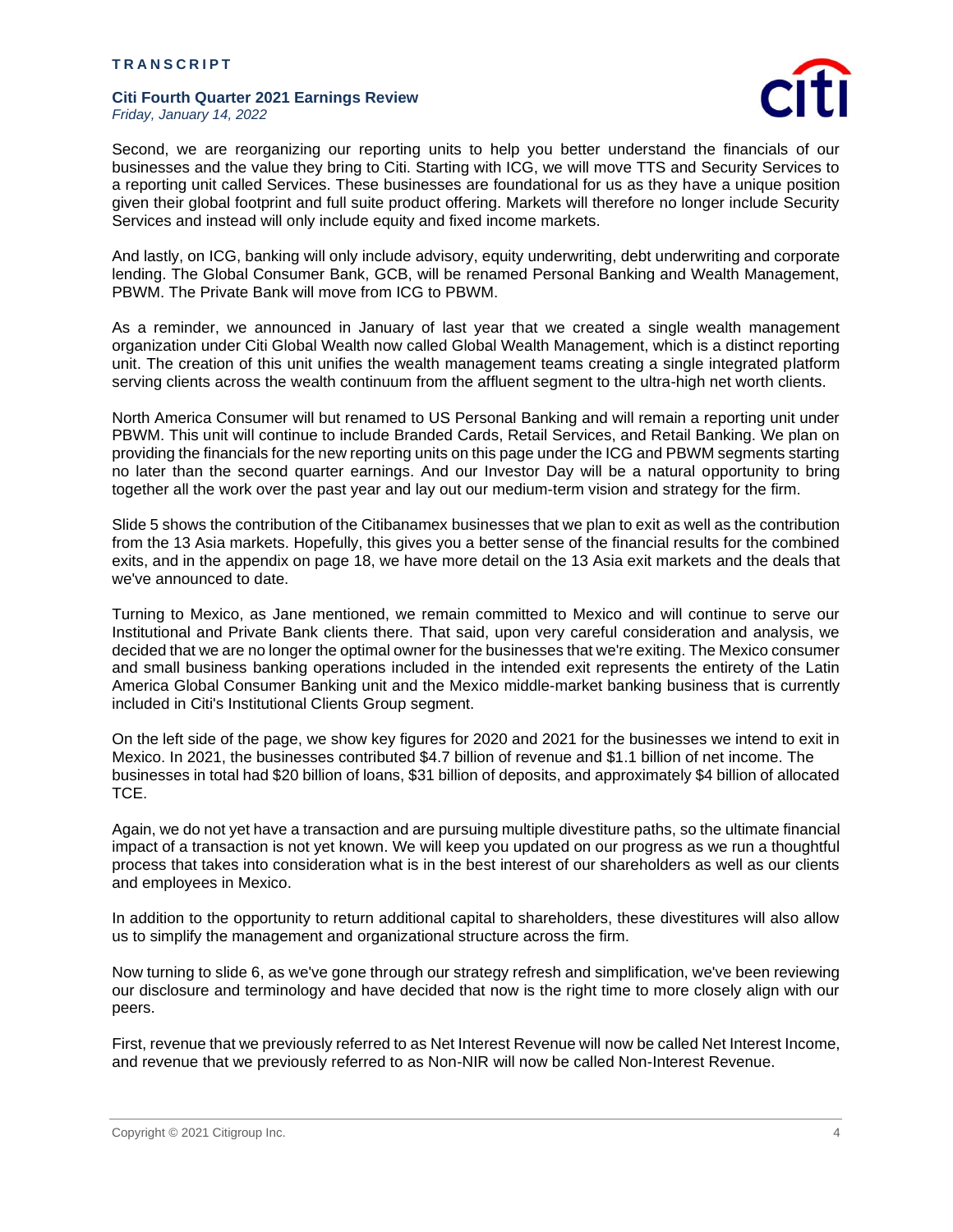

Second, as you can see on the page, we've revised how we account for insurance paid on our deposits, including FDIC and foreign deposit insurance. We have previously accounted for the deposit insurance as a contra revenue in Net Interest Income. However, beginning this quarter, we will report it as an expense and remove it from Net Interest Income. And as a reminder, this change is earnings neutral.

We've made this change to make it easier for you to compare us to our peers and we have revised prior years to reflect the same reporting treatment to assist with comparability for 2019 to 2021, and the rest of the presentation will also reflect these two changes.

On slide 7, we show financial results for the full firm. As Jane mentioned earlier, in the fourth quarter, we reported net income of \$3.2 billion and an EPS of \$1.46 and RoTCE of 7.4% on \$17 billion of revenues. Embedded in these results are costs of approximately \$1.2 billion primarily related to the voluntary retirement program we offered in conjunction with the wind-down of our Korea consumer business as well as some additional Asia exit impacts which I will collectively refer to as the Asia divestiture impacts going forward. Excluding these impacts, EPS would have been \$1.99 with an RoTCE of approximately 10%.

In the quarter, total revenues increased by 1% from last year as strength in Non-Interest Revenue driven by ICG, specifically TTS, Security Services, and Investment Banking was mostly offset by lower Net Interest Income across GCB and ICG. Our results include expenses of \$13.5 billion, an increase of 18% versus the prior year. Excluding the Asia divestiture cost, expenses would have increased by 8%.

Increased expenses were largely driven by investments in our transformation, business-led investments, and higher revenue-related expenses partially offset by productivity savings. Cost of credit was a net benefit in the quarter, primarily driven by an ACL release of approximately \$1.4 billion related to the improved macro backdrop and continued improvement in portfolio quality.

Now turning to the full year, our revenues were down 5% driven by the normalization in markets, as well as elevated payment rates in consumer, somewhat offset by strong Non-Interest Revenue growth across ICG and in particular, in Investment Banking, TTS, and Security Services. Our full year expenses were up 9%, but excluding Asia divestiture costs, our expenses were up 6%.

Also for the full year, we generated RoTCE of 13% and 14% excluding Asia-related divestiture impacts. As a reminder, we had a benefit of close to \$9 billion in ACL releases for the full year.

On slide 8, we show an expense walk for the full year with the key underlying drivers. In 2021, excluding Asia divestiture impacts, expenses were up 6%, in line with previous guidance. Looking forward, we recognize that we have a lot more work to do. The divestitures provide an opportunity to simplify our management and organizational structure. We're also taking a hard look at our structural expenses with an eye towards operating as efficiently and soundly as possible and self-funding investments. We have a lot more to say about this at our Investor Day.

On slide 9, we show Net Interest Income, deposits, and loans. In the fourth quarter, Net Interest Income increased by approximately \$130 million on a sequential basis driven by North America Consumer. Sequentially, net interest margin remained relatively stable. On a year-over-year basis, Net Interest Income was flat. Also on a year-overyear basis, average deposits grew in the quarter as we continued to deepen relationships with our institutional clients as well as our consumer clients, particularly in North America. Average loans were roughly flat year-overyear as growth in the ICG was offset by a decline in GCB.

As the probability of higher rates has increased over the last few quarters, let me make a few comments regarding the potential impact from higher rates. In our 10-Q, we disclosed interest rate sensitivity assuming a parallel shift and a run-off balance sheet. This is different from our peers methodology which tends to assume a static balance sheet. Assuming a static balance sheet and a 100-basis point parallel shift, we would expect Citi's total Net Interest Income across all currencies to increase by over three times more than what was disclosed in our third quarter 10-Q, or roughly \$2.5 billion to \$3 billion of Net Interest Income.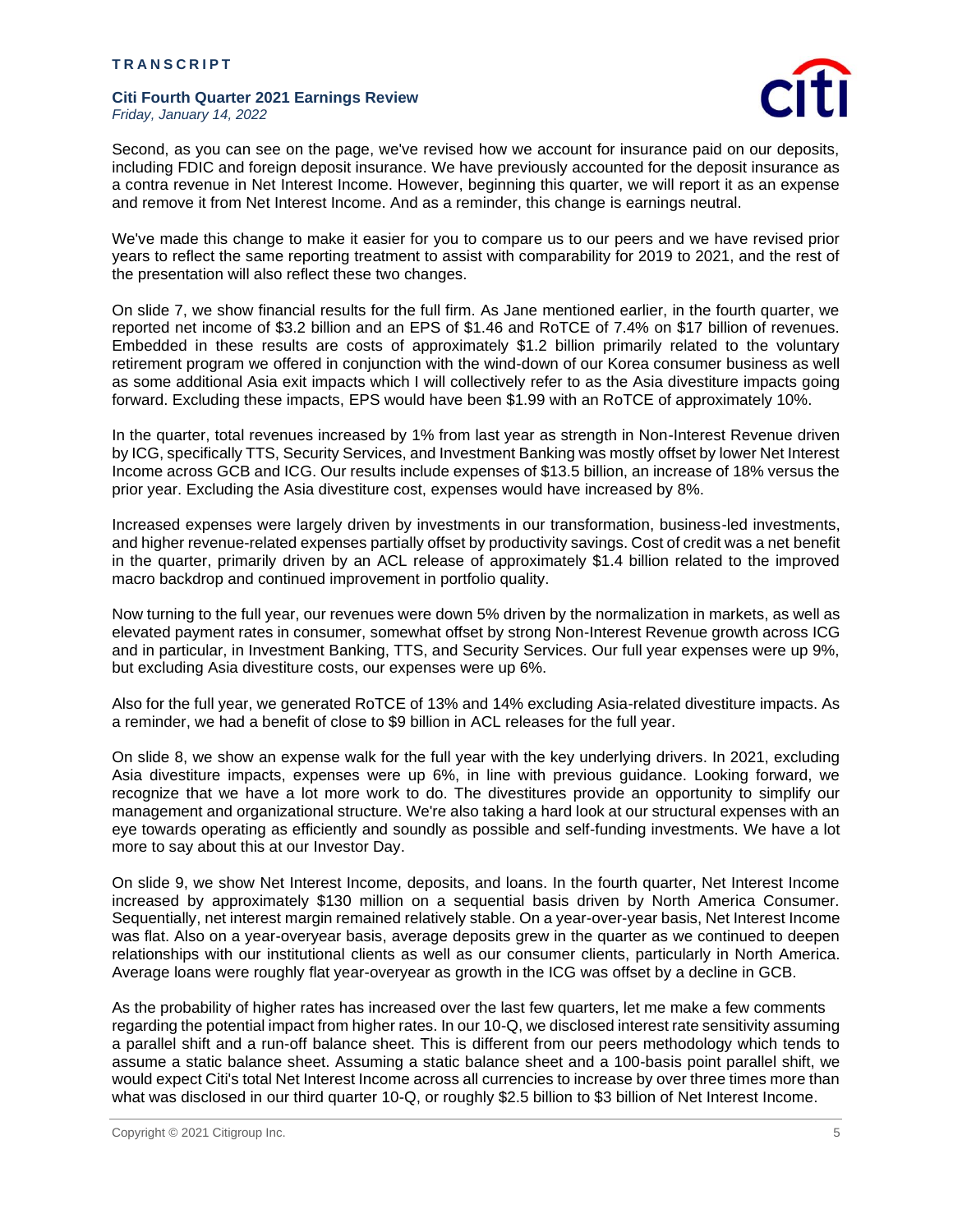

On slide 10, we show our summary balance sheet and key capital and liquidity metrics. We maintain a very strong balance sheet. Of our \$2.3 trillion balance sheet, about 25% or \$530 billion consistent of HQLA, and we maintain total liquidity resources of approximately \$960 billion, and we continued to optimize our balance sheet deploying excess liquidity into securities as we took advantage of opportunities in the market, as well as reducing our shortterm and long-term debt sequentially and year-over-year.

On the loan side, corporate loans represent approximately 60% of total loans, with loans to corporates outside of the US representing approximately 30% of total loans. And as we've mentioned in the past, about 80% of our total corporate loans are investment grade.

From a capital perspective, we ended the year with a CET1 ratio of approximately 12.2% as we prepared to adopt SA-CCR on January 1. Having adopted SA-CCR and maintained our capital ratio target, we're resuming buybacks this quarter to similar levels to what you saw in the second and third quarter of 2021.

As we look into the remainder of the year, there are a number of variables with respect to capital. These include regulatory headwinds that are impacting us along with the rest of the industry such as elevated GSIB surcharges, as well as the timing and impact from the divestitures of the 13 Asia exits and Mexico.

In light of this, you should expect us to manage to a CET1 ratio closer to 12% by the end of the year due to the expected GSIB surcharge increase at the beginning of 2023. That said, we remain focused on all aspects of capital with the goal of maintaining a CET1 ratio of 11.5%. And as you know, under the SEB framework, we can assess on a quarter-by-quarter basis the right level of buybacks and we will continue to do so throughout the year with a goal of returning excess capital to shareholders.

On slide 11, we show the results for our Institutional Clients Group for the fourth quarter. Revenues increased 4% year-over-year driven by Investment Banking, Private Bank, and Security Services fees, partially offset by a decline in markets. Expenses increased 10% year-over-year driven by transformation, business-led investments, and revenue-related expenses partially offset by productivity savings.

Cost of credit was a net benefit of approximately \$300 million as net credit losses were more than offset by an ACL release. And we continue to see strong credit performance with net credit losses declining on a year-overyear basis and nonaccrual loans down sequentially and year-over-year. This resulted in net income of \$2.5 billion, down approximately 22% from the prior year largely driven by the higher expenses and a smaller ACL release versus the prior year. And ICG delivered a 10.8% RoTCE for the quarter.

We also saw 5% growth in both loans and deposits on a year-over-year basis as we continue to see good momentum and deepening of existing client relationships and new client acquisitions. As for the full year, ICG delivered approximately \$16 billion of net income on \$44 billion of revenue with an RoTCE of roughly 17%.

On slide 12, we show revenue performance by business and key drivers for our ICG business for the fourth quarter. Treasury and Trade Solution revenues were slightly down versus the prior year driven by continued headwinds from rates offset by 18% growth in fees. In fact, our highest fee quarter ever, and revenue did increase sequentially driven by both Net Interest Income and strong fee growth.

We continue to see strong underlying drivers in TTS on a year-over-year basis that indicate continued strong client activity. Since this is the first time we're showing key metrics that demonstrate this momentum, I want to briefly walk you through each one and what it represents.

US dollar clearing transactions are up 4% which reflect the clearing and settlement activity of commercial and treasury flows for financial institutions. Cross-border flows were up 15%. These flows represent our global payment flows where we provide cross-border solutions for our clients that are fully integrated across our TTS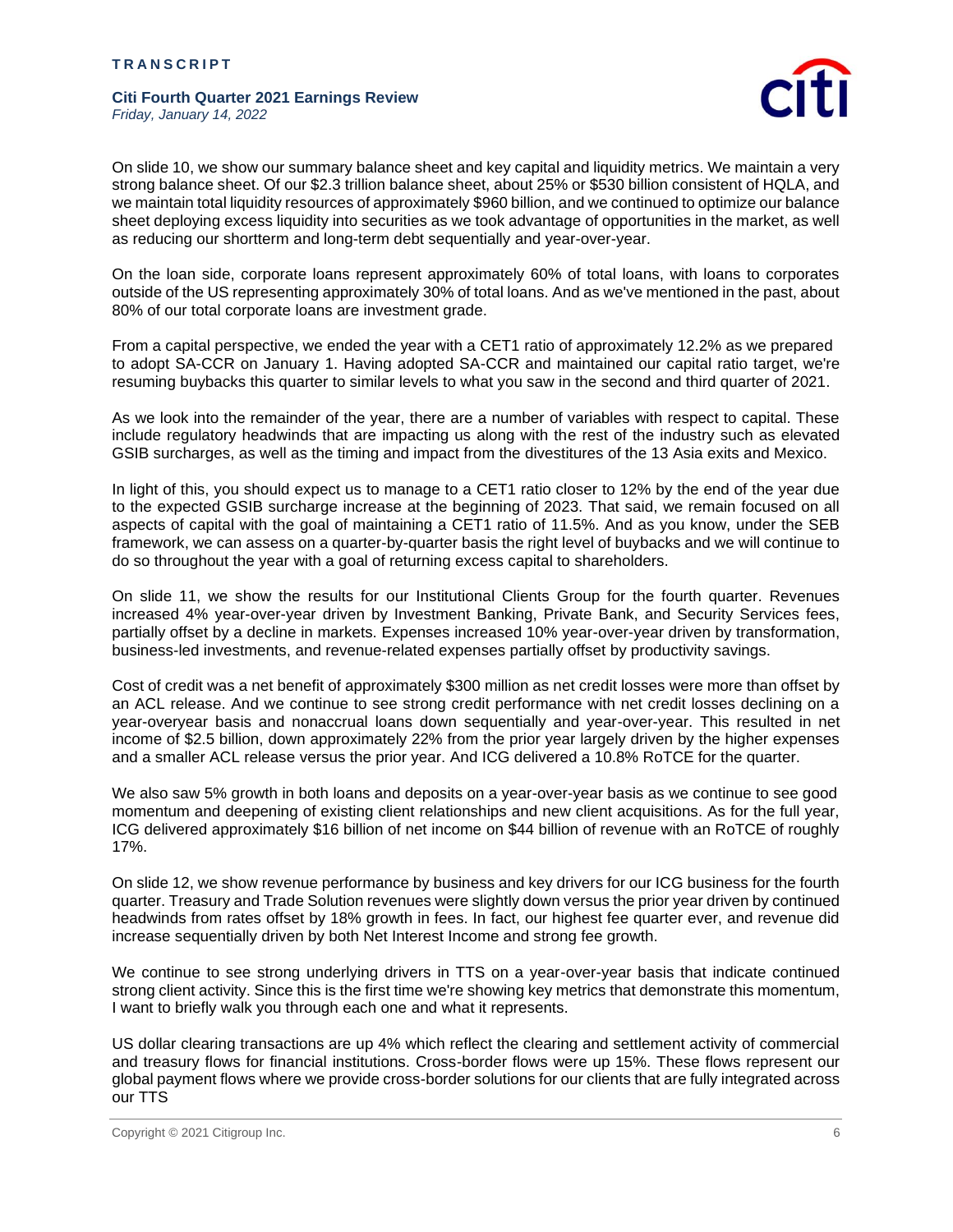

and Markets business in over 145 currencies, and importantly, this client activity drives recurring fee revenues and generates significant operating deposits.

Commercial Card volumes, which reflect travel, purchase, and virtual card activity across all clients are up 48%. Again, these metrics are indicators of client activity and fees, and on a combined basis drive approximately 50% of total TTS fee revenue.

Investment Banking revenues are up 43% year-over-year driven by growth across products including record advisory performance, the best advisory quarter we've had in over a decade.

Private Bank revenues were up 6% year-over-year as we continue to see strong momentum in new client acquisitions. Overall markets revenues were down 17% versus last year, and while there were different dynamics that played through Fixed Income and Equity Markets performance, the performance is against a very strong quarter last year. Fixed Income Markets revenues were down 20% year-over-year. While we had solid growth in FX and commodities, this was more than offset by a decline in rates and spread products.

Equity Markets revenues were down 3% year-over-year as continued growth in prime finance balances and structured activities was offset by a decline in cash. Security Services revenues grew 5% year-over-year as fees grew 11% driven by higher settlement volumes and higher assets under custody partially offset by interest rate headwinds.

Now turning to slide 13, here we show the results for our Global Consumer Banking business for the fourth quarter in constant dollars. Revenues declined 6% year-over-year driven by lower revenues across regions. Expenses were up 34% year-over-year driven by the Asia divestiture cost. Excluding these costs, expenses were up 9% driven by transformation and business-led investments partially offset by productivity savings.

Cost of credit was a \$105 million benefit this quarter as an ACL release more than offset net credit losses. The NCL rate for the quarter was 1.2%, a decline of 61 basis points year-over-year and 20 basis points sequentially. We released over \$900 million of ACL this quarter related to continued improvement in our economic outlook and portfolio quality, partially offset by volume growth. This resulted in a net income decline of 42% and an RoTCE of 8%. Excluding the Asia divestitures impact, net income would have grown 44% and resulted in an RoTCE of 20%.

As for the full year, GCB delivered \$6 billion of net income on \$27 billion of revenues with an RoTCE of 17%, and 22% excluding Asia divestiture impacts.

On slide 14, we show GCB revenues by product as well as key business drivers and metrics for the fourth quarter. Branded Cards revenues declined 3% year-over-year on higher payment rates and portfolio mix. We're seeing encouraging underlying drivers with new accounts up 43%, card sales volumes up 24%, and average loans up 3%. In fact, the fourth quarter acquisitions exceeded the same quarter in 2019 by 2%, the first quarter to do so since the onset of the pandemic.

Retail Services revenues declined 10% year-over-year driven by a 2% decline in Net Interest Income due to elevated payment rates as well as by higher partner payments driven by improved credit performance. But despite this, we are seeing positive underlying drivers with account acquisitions up 6% and spend up 16% on a year-over-year basis.

While we're encouraged by these underlying drivers in both cards businesses, payment rates do remain stubbornly high, impacting our loan growth and revenue growth in both cards businesses.

Retail Banking revenues declined 6% year-over-year driven by lower deposit spreads as well as lower mortgage revenue. However, underlying drivers remain strong with deposits up 13%, Citigold household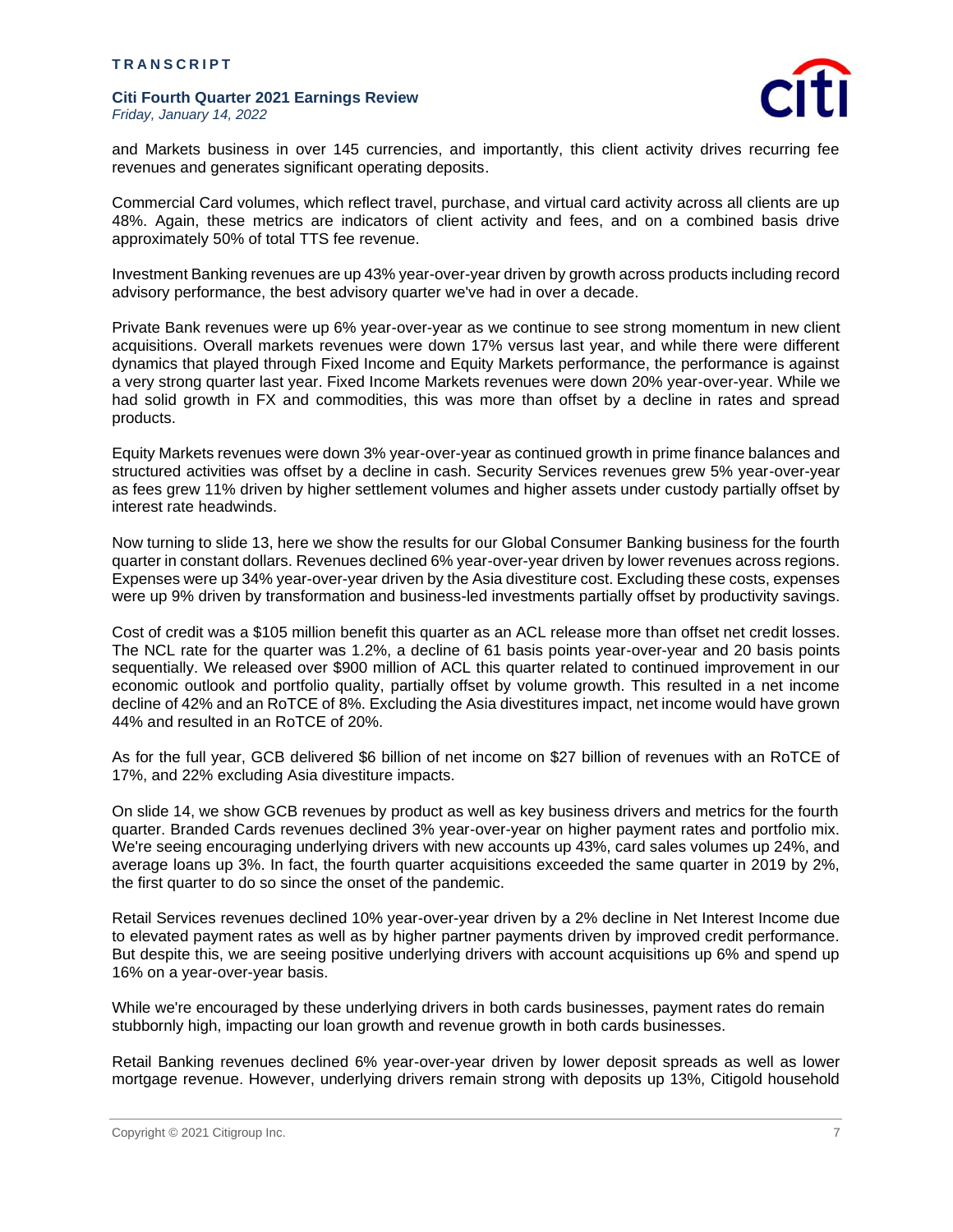

up 9%, and assets under management up 8% year-over-year as we continued to execute on our North America retail strategy with a focus on our Global Wealth unit.

Asia revenues declined 7% year-over-year largely driven by rate headwinds and higher payment rates. Performance in the wealth hubs exceeded that of the overall region with deposit growth of 12%, AUM growth of 13%, and 16% growth in Citigold and CPC clients.

Latin America revenues declined 3% year-over-year mainly due to lower loan volumes in both retail and cards.

On slide 15, we show results for Corporate/Other for the fourth quarter. Revenues increased year-overyear largely driven by higher net revenue from the investment portfolio. Expenses are down year-over-year largely due to the wind-down of legacy assets. Cost of credit was benign.

At this point, we typically give a full year outlook. However, since we have our Investor Day coming up on March 2, we plan on bringing everything together at that point to talk about 2022 in the full context of our strategy and medium-term performance expectations.

As part of our strategy refresh, our goal is to be as simple and transparent as possible, and I hope you like the new earnings presentation and we will continue to evolve it going forward. And with that, Jane and I would be happy to take your questions.

# **QUESTION AND ANSWER**

**OPERATOR:** Your first question is from the line of John McDonald with Autonomous Research.

**JOHN MCDONALD:** Good morning. Mark, thanks for all the detail there, and Jane for the strategic update. Mark, I wanted to ask if you could just go over the restatement of the Net Interest Income sensitivity. Just want to make sure we caught that. What's the difference that's driving the new presentation there, and just what are the key drivers for your Net Interest Income outlook this year? You don't have to give a number, but kind of when you think about trading. And then core NII and card growth, maybe some of the thoughts there. Thanks.

**MARK MASON:** Sure. Thank you, and good morning, John. So on slide 9 is where I kind of covered that. You'll recall, John, that historically, we have looked in our disclosure at a run-off balance sheet, and that obviously has deposits running off as they term out. It has loans running off as they mature. Others take an approach where they look at a static balance sheet, and so we've run the analysis around assuming a static balance sheet and assuming 100 basis point parallel shift in a rising rate environment, obviously across all currencies. We obviously have a mix of US dollar and foreign currencies as well. And when we run that analysis now assuming the balance sheet is static, that is the deposit levels, loan levels, et cetera, that delivers three times more than what we disclosed in the Q in the third quarter. So that's the \$2.5 billion to \$3 billion of Net Interest Income.

So obviously retaining or assuming that the deposit levels stay the same allow us to generate more Net Interest Income, and that's a major driver in the number range or the range that I provided.

In terms of the forward look, I'm not going to give you guidance as you mentioned, but I think there are a couple things that are important to keep in mind that we're looking at for 2022. One is the drivers that we mentioned earlier. So a lot of the underlying drivers in our franchise look very strong and are driving healthy fee revenue growth, and I would expect with an outlook for positive GDP that that's going to continue to play to our advantage in 2022.

The second thing I'd point out is the assumptions around interest rate hikes in 2022. As many as three or four, depending on the economist view that you listen to, and that obviously is going to play to our favor as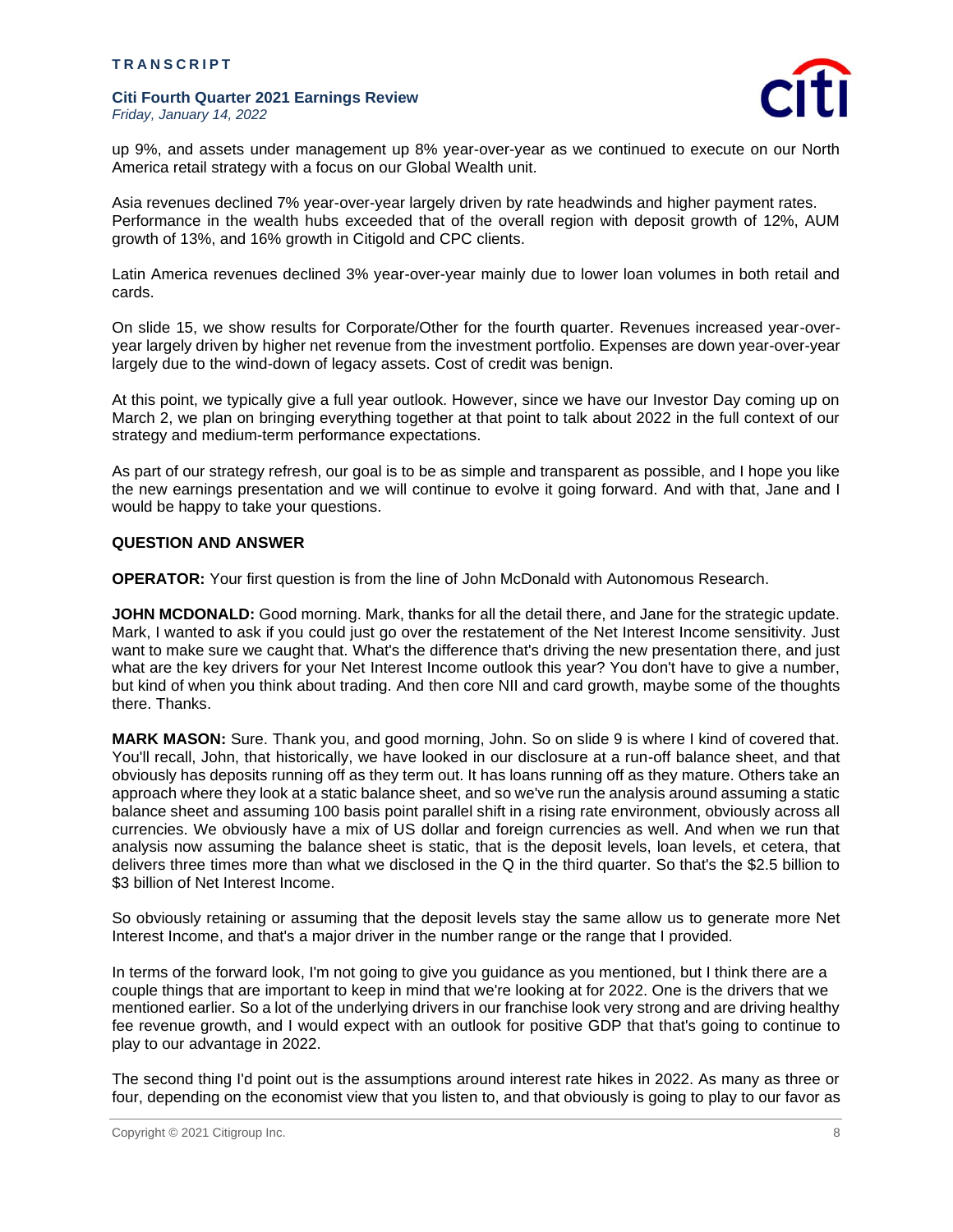

well when you think about the number of accrual businesses that we have whether it's our TTS franchise or our Private Bank, et cetera, et cetera. So those are important factors that impact the top line and that we expect to help contribute to some growth coming out of 2022.

I mentioned the loan growth on the Branded Cards portfolio. For cards, it's really going to be about payment rates and how they taper off, hopefully taper off. They've been stubbornly high through all of 2021, so hopefully we start to see some of that taper off and we get a little bit of growth in average interest-earning balances in the back half of the year, but those are important factors that need to play through into 2022.

**JOHN MCDONALD:** Okay. Great. And then just as a follow-up, as you're managing capital, you mentioned you'll return to some level of buybacks this quarter. And you've got a lot of capital that you expect to free up in transactions that haven't happened yet, so I guess how are you kind of thinking about that future capital as something that you'll deploy as you get it as part of your long-term thinking but you're not planning on using that throughout this year, I assume?

**MARK MASON:** Yeah, so obviously, we look at capital planning with a, in the context of our strategy and our ability to actually deploy that capital, but to return as much excess capital as we can to our shareholders. And so as we think about the divestitures which are underway as that capital frees up, we're going to factor that into the capital plan for the year and the quarter and where we can, we're going to return that to shareholders. So a number of deals are scheduled to close in 2022. That will be part of our plan, and we'll be looking forward to taking those actions in the outer part of the year.

**OPERATOR:** Your next question is from the line of Mike Mayo with Wells Fargo Securities.

**MIKE MAYO:** Thank you for the new presentation. But the biggest question that I and I think many investors have is, when all is said and done, who is Citigroup? What's the most simple statement you can give on who and what Citigroup represents?

**JANE FRASER:** Oh, I love that question. So I would say that our vision for Citi is to be the preeminent bank for institutions with cross-border needs. We'll be a leader in – global leader in wealth, a major player in consumer payments and lending in the home market, and that is Citi and our vision for it. It's a simpler firm, more focused, it's much better connected, it's certainly simpler to operate, characterized by a culture of excellence and accountability, and I think as I hope we've shown today one that should be easier for everybody to understand and fully aligned with our shareholders' interests.

**MIKE MAYO:** And along those lines, you're freeing up, what, about \$11 billion of capital now, and intentions, Mark, I always hear you say you're going to invest in the business, you're going to do supply for growth and then you're going to buy back stock, but in terms of a stock price that's this low, I mean, the stock price relative to the financial index is one of the all-time lows. Wouldn't you move buybacks up in the priority order? Or what else can you do or say to show that shareholders matter?

Jane, I mean, you've done so much on the E side. You've certainly done a lot on the S side, but the G in ESG when it relates to shareholders, shareholders have been left back for so long, just seeing what else you might be able to do or say as it relates to recognizing shareholders and their desire to have a stock price that does better.

**JANE FRASER:** Our shareholders are an enormous priority for us, and, Mike, I know we need to make the bank for shareholderaligned and friendly, and we are doing so. So let me give you four examples.

Our strategy will generate, and we will return excess capital to shareholders, and as you say, given where the stock is trading, it makes buybacks highly attractive.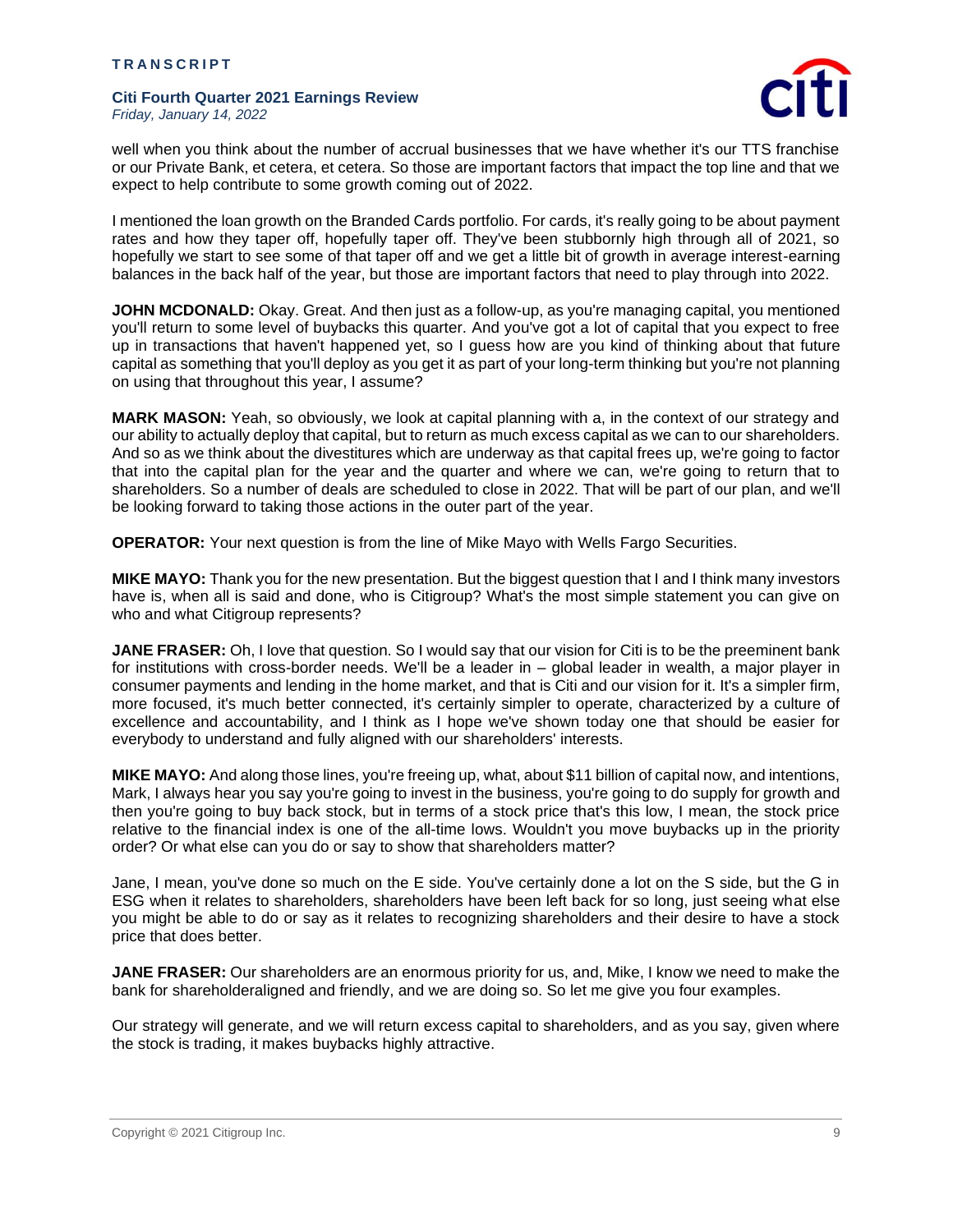

Second, we're taking the structural and strategic decisions to put the bank in the best position to drive shareholder value, and you can see, we're executing, and we are delivering with urgency and we're very driven to get the valuation in a far higher place than it is today.

Third, we're changing many elements of the financial reporting so it's easier for our shareholders to understand the bank and we're going to be as transparent as possible so you can measure our progress and results, and I think the structure that Mark laid out and I gave the high-level on will make that job much easier.

And then finally, and a topic I know you've been quite vocal around, we are also making changes to compensation. So more of our senior business leaders will be on the PSUs for this coming year. We've moved to 100% deferred stock versus a mix of stock and cash in the geographies that we're permitted to do so, and we're increasing the importance of returns in determining performance evaluations. There is a myriad of paths and lots of different actions that we're taking because our shareholders matter to us, and we want to get our valuation up to one that we think realizes its full potential.

**OPERATOR:** Your next question is from the line of Betsy Graseck with Morgan Stanley..

**BETSY GRASECK:** Hi. Okay. So a couple of questions. One, just thinking through the walk from where you are today in CET1 till the

end of the year when you mentioned you'd be ending the year at 12%, you have some businesses that are exiting, which should reduce RWAs I would think, but then you've got debt buybacks as well coming through, and at the same time, I would expect that you'd probably want to grow your RWAs. I know your RWAs were down 5% Q2 and maybe that was a part of the reason why FICC was a little light, so could you help me understand just how we should think about that trajectory and the drivers of that CET1 change because it will have some impact on how we're thinking about the rev growth in the Markets business.

**MARK MASON:** Yeah, good question. So we are looking at, obviously, how we continue to invest in the franchise, particularly where there are areas of growth. At the same time, ensure that we're delivering buybacks for return to shareholders.

As I look at the CET1 ratio, we're ending the year at about 12.2%. As you know, SACR kicks in or has kicked in on January 1. We're ending, therefore, on January 1 at roughly around where our target is, and over the course of the year, we'll be able to absorb growth in the businesses where there's a need to do that while continuing to identify offsets to both SA-CCR, but also low-returning assets that we may have and ridding ourselves of those and generating income as well as the capital from the divestitures that we will be able to close throughout the course of the year.

And so as we look at that plan, the start of the year, which is close to our target, towards the end of 2022, we will have to build that back up to about 12% in order to absorb the GSIB headwind assuming there's no relief provided to that, which then kicks in at the beginning of 2023. And so through the course of the year, we'll utilize through RWA, we'll free up capital and return capital to shareholders, we'll generate more earnings, but at the end of the year we'll need to kind of end on the higher end or towards that 12%.

**BETSY GRASECK:** Do you have a sense as to how much the benefit to like GSIB or SCB should be from all the divestitures you're doing? I was actually thinking when I saw the Mexico news this week that maybe that was one of the reasons why you decided to exit the Mexico consumer businesses as potentially the pickup that you'd get since you mentioned, it makes you a simpler company and that should feed into SCB, I would think.

**MARK MASON:** Yeah, it's not a major driver as to the decision, as Jane has kind of framed out, but it does factor into the points that you've raised. So from a GSIB point of view, there's, I don't know, \$31 billion or so of deposits that are tied to our Mexico consumer business. That would drive about 10 basis points or so,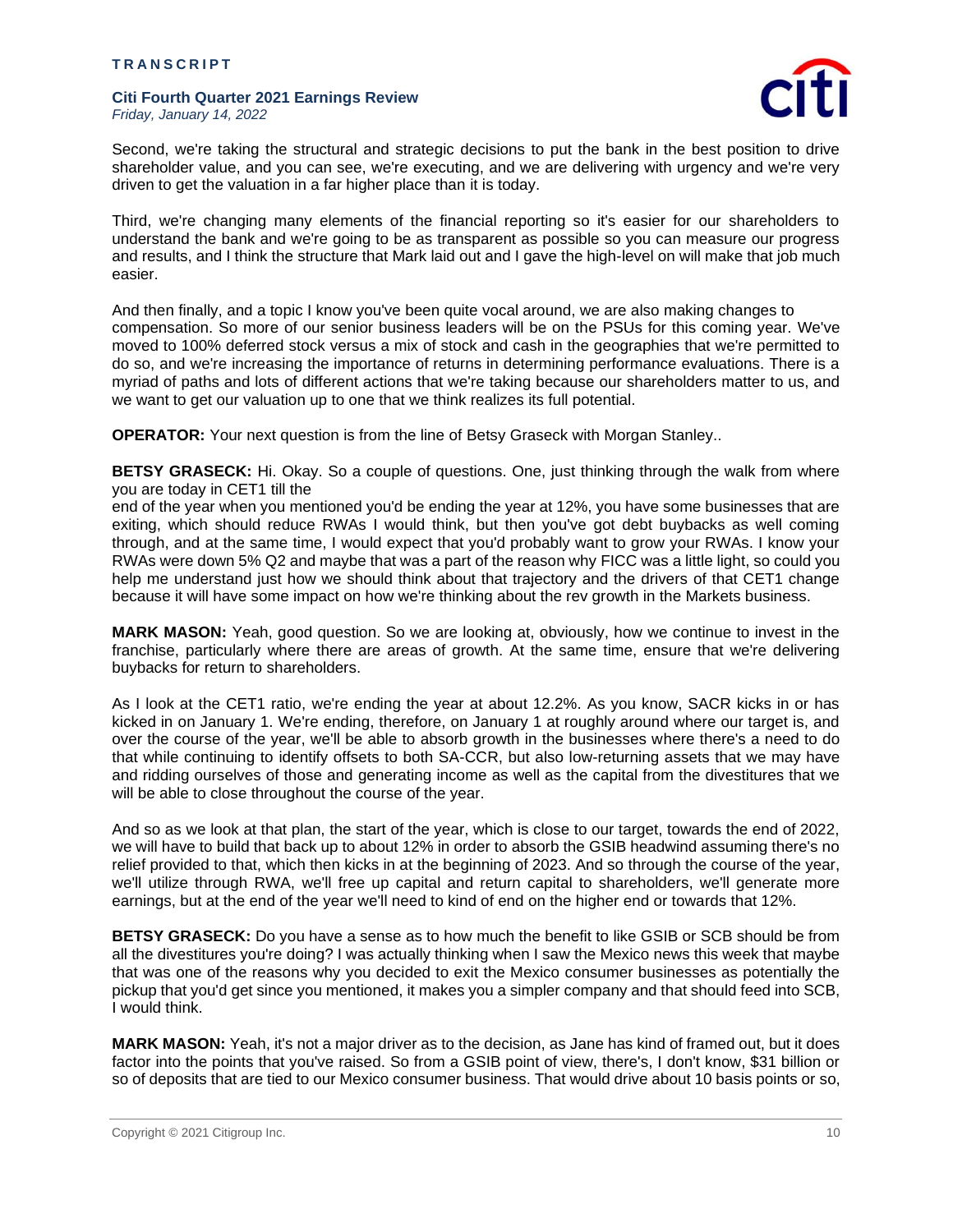

or 10 points I should say on the GSIB score. The total for the divestitures that we've earmarked, it's about \$85 billion in deposits, and so you can do the math that we'd get some benefit from that.

You're right and we – I don't have numbers that I would share at this point in part because the fed has to run their analysis, but you're right from a CCAR point of view when you think about the stress capital buffer there's an impact to PPNR, but more importantly to stress losses that will play through as well.

As you know that impact as well as the deposit impact won't really come into play until we've closed on these transactions, but it certainly is a factor to how we think about the longer-term capital planning, and it certainly is something that I'm going to talk more about at Investor Day on March 2.

**BETSY GRASECK:** Okay. Thanks. And the low-returning assets that you were talking about exiting, is that like – that's basically something like rates in the Fixed Income business and should we expect some impact there, or again, I'm just trying to tie together the 5% decline in RWAs and the comment that Fixed Income business was a little light this quarter.

**MARK MASON:** Yeah. I'm not looking to be specific on where the low-returning assets we're getting out, but we're certainly looking at our markets franchise to see where those low-returning assets exist as well as to see where their client relationships that are single product and don't necessarily link across the franchise, and so this is something that Jane and I, along with Paco are keenly focused on. We realize that while we've seen growth in markets and in FICC, it has come with growth in the balance sheet, and we want to make sure that we're optimizing the use of the capital.

**OPERATOR:** Your next question is from the line of Erika Najarian with UBS.

**ERIKA NAJARIAN:** Yes, hi. Good morning. My first question is for Mark, please, and by the way, thank you so much for this new way of disclosing financials. I think this will be very helpful, and the NII sensitivity as well.

I know we're going to get a lot more detail in March, but as we think about the expense base that was remaining post the exits you've identified, could you help us get a sense of how much more growth would there be left in the remediation-related expenses? How aggressive do you plan to be in terms of investment spend in 2022, and do you think you've identified enough inefficient expenses within the franchise to help fund some of those – both initiatives?

**MARK MASON:** Yeah. Great question. You know, I'm not going to give guidance on 2022, but let me try and frame out how we're thinking about it, because I think it is important.

Both Jane and I recognize that we've got – there's a lot of static we're getting. Excuse me. So in terms of the expenses, we obviously have a large expense base. We've seen growth play out this year, but I think there's some real opportunities over time to attack the expense base and that's exactly what we intend to do. So if you think about the divestitures, I'll start there for a second.

There's some \$6.8 billion of expenses tied to divestitures. As those divestitures get closed out, some of that will naturally go away. The balance of that, which tends to be referred to as stranded costs, we're already putting in place a team to focus on attacking and driving out that stranded costs.

The second point that I'll bring up around this is the transformation. The transformation has driven 3 percentage points of growth this year. I do expect that there's more growth associated with that, particularly since we're still doing more hiring. There's more tech spend that will be required. But the transformation over time will deliver efficiencies, will reduce the manual touchpoints, will drive straight through processing, and therefore, will allow for us to bring our expenses down.

And the final piece that I'll mention is the strategy, and so Jane mentioned in our strategy a focus on core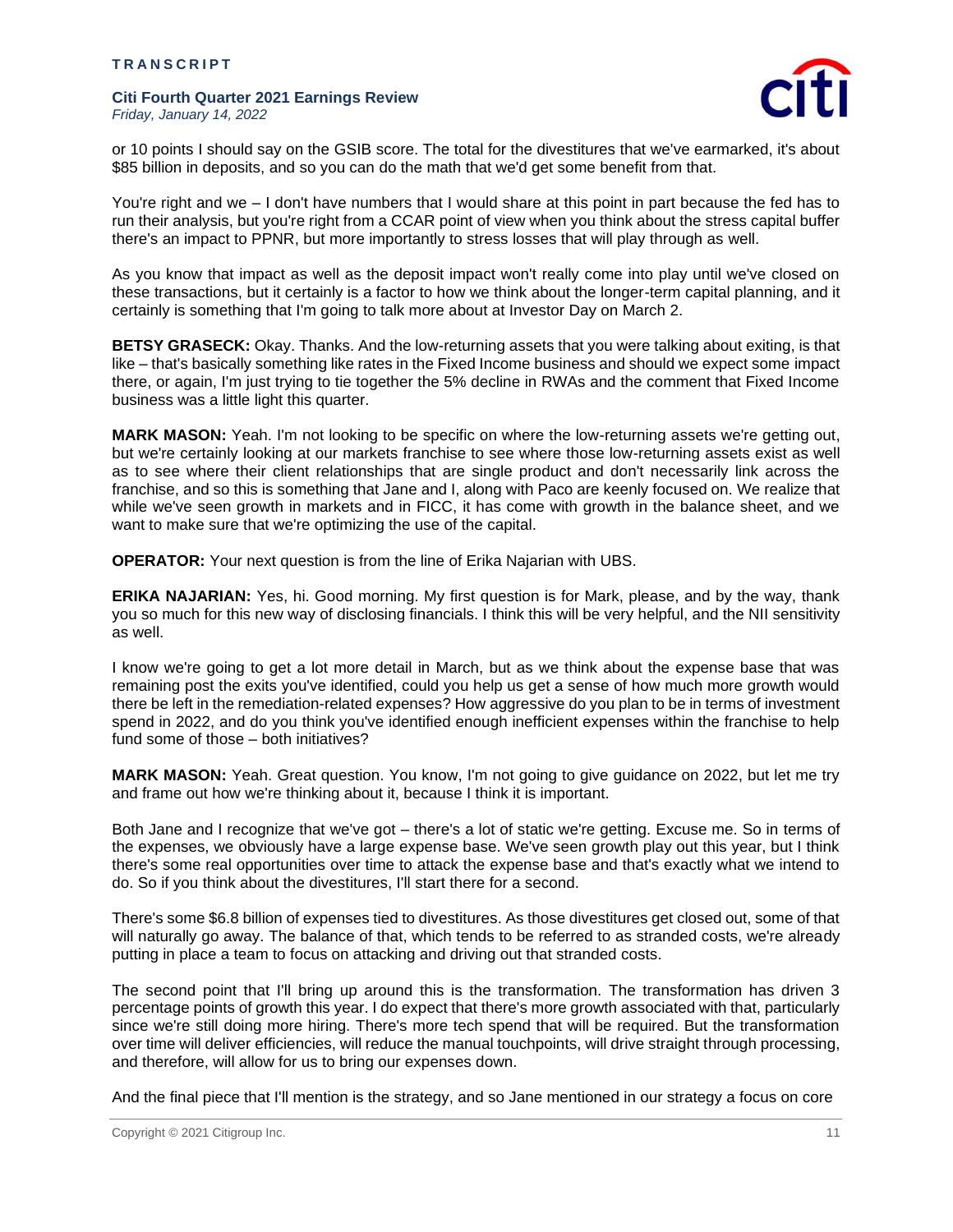

businesses, and that's going to allow for us to look at the organizational structure and identify more simplification opportunities in the way we manage and run the firm.

We do about \$300 million to \$400 million of productivity savings a quarter. That's not enough. We think there's more opportunity for efficiencies than that, and it's those opportunities that we're going to chase down in order to fund some of this investment spend that we expect in the next couple of years. More on that at Investor Day.

**ERIKA NAJARIAN:** Thank you for framing that. Jane, this next question is for you. When you responded to Mike's question about your vision of Citi, you led with your vision of Citi as the world's corporate bank, if I could rephrase. How is your vision of Citi, what does it include in terms of your funding base? There's a lot of conversation particularly in the beginning of a rising rate environment about the natural gap that you have to your largest US peers with regards to your naturally higher rate deposits, right? And so how do you envision your funding base evolving over time, and do you have any interest in significantly building out your US retail deposit franchise?

**JANE FRASER:** So, Erika, we've got a pretty diverse funding base. When we look at it from the Institutional side, we've got the number-one TTS franchise globally and that has material funding from our cash management and dominant position in cash management there. Our wealth franchise both from the ultrahigh net worth down to the affluent clients is also a source of material and very attractive deposits and funding for us.

Obviously, we're making the exits on the international consumer banking front, and we've been focused in the retail bank in the US in driving digital deposit growth and continuing to make sure that that business generates a stable, low-cost funding for the firm here in the US and we'll expect to continue growing that going forward.

**OPERATOR:** Your next question is from the line of Mike Mayo with Wells Fargo Securities.

**MIKE MAYO:** Hi. That was sooner than I expected. Just to follow-up on the compensation changes, yes, that's good news that people are paid in stock instead of just cash and stock, but you had the new bonus arrangement. I did not think that was finalized, but as part of the new bonus arrangement based on the next three-year financial targets, is that still all cash, or is that cash and stock, or is that stock?

**JANE FRASER:** I'm assuming you're referring to the transformation award. Is that correct, Mike?

# **MIKE MAYO**: Yes.

**JANE FRASER:** Yeah, so that one, while it's paid in cash for the first two pieces, the last 50% is pegged to our three-year stock performance and we felt that that was the appropriate balance here.

As we said, transformation is our highest priority. We need to successfully address the concerns raised and that's 100% in our shareholders' interest. One of the pieces that's important in that is that we need to have collective accountability to succeed in addressing these concerns, it's a shift in our culture, and this award is one that is therefore dependent upon shared success versus individual incentives here.

So it's an important part of delivering, and of course if we fail to deliver the outcomes of the transformation and are not successful in the execution, there will be no award.

**MIKE MAYO:** And when will we find – I guess we'll find out about those targets at Investor Day, so answering that question. As it relates to PSUs, how much was given in cash before and how many people will this apply to versus where it was before?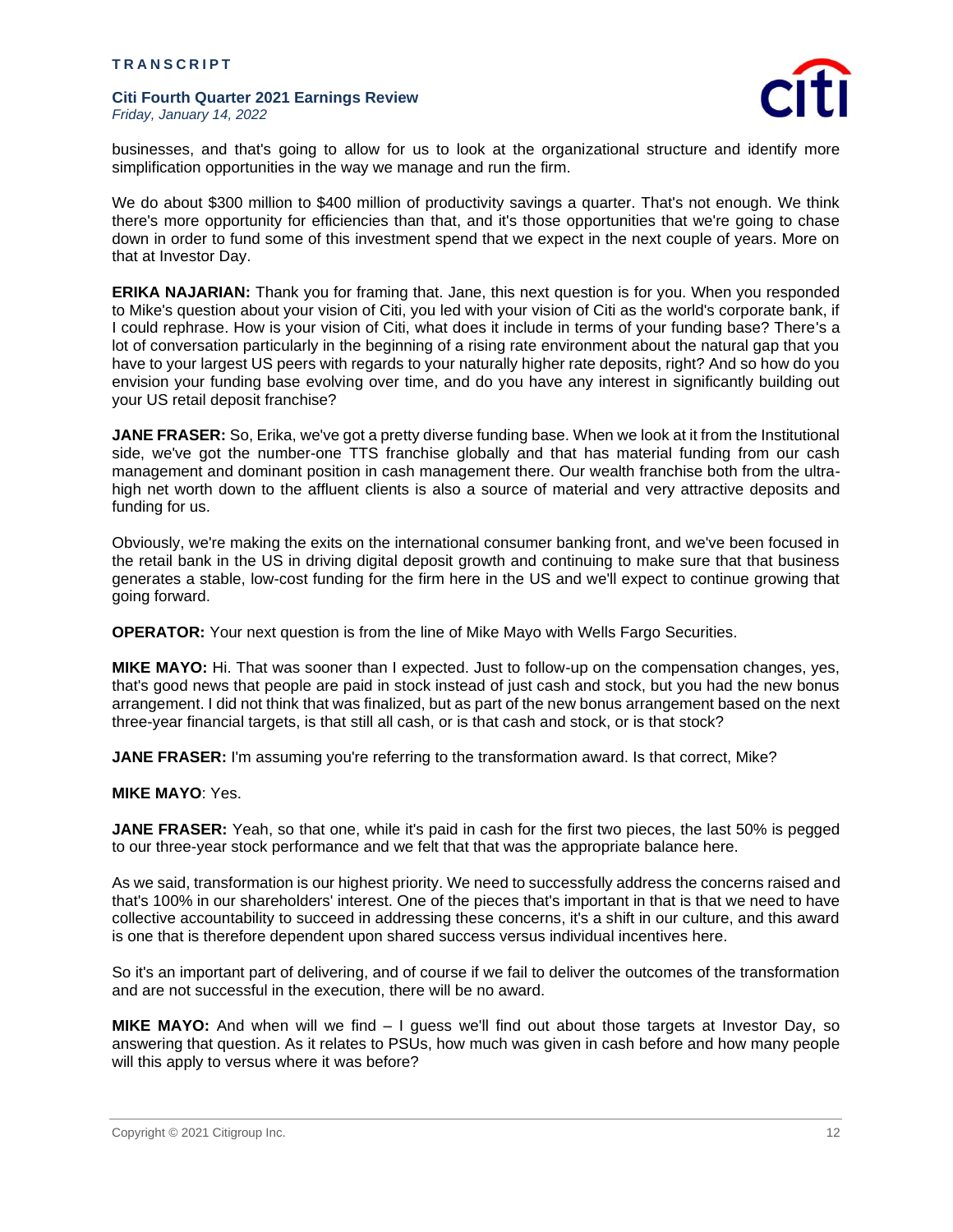

**JANE FRASER:** The PSUs are given to the executive management team and now we're extending that to the broader operating team which includes the leaders of our major businesses, and you'll see that information delivered in the proxy when we issue that in March. So you'll get all of that information at roughly the same time.

**OPERATOR:** Your next question is from the line of Ken Usdin with Jefferies.

**KEN USDIN:** Hi. Thanks a lot. Good morning. Mark, I was wondering if you could just talk a little bit about the card business in aggregate. Definitely starting to see a little bit of that balance, but I wonder if you could touch on, number one, like just how you're expecting that balance trajectory to go. Number two, spend versus lend and how much you're seeing in that, and then, three, just the losses are obviously just amazingly low and how would you anticipate card normalization. Thanks.

**MARK MASON:** Yeah, sure. So as I've mentioned before, I mean, when you look at what's going on with cards, across the board we are seeing increases in spend volume. So Branded Cards spend volume is up 24%. Retail Services spend volumes up 16%, so very healthy spend volume. People are using our cards, which is a good thing.

In terms of the liquidity that's still out there in the market, even though savings rates have started to normalize there's still a significant amount of liquidity that's out there in the market, and that's showing up in payment rates in both Branded Cards and Retail Services and frankly in some of the international card businesses as well. And that has not subsided, and so we did start to see growth in Branded Cards loans, average loans are up 3% Branded Cards, the end-of-period loans were up 5%.

What matters a lot when you come out of a crisis like this is how you reinvest, and so we've spent a lot of time focused on targeting new customers and driving new account acquisitions. Our new account acquisitions are up 43% in Branded Cards, and we've been also driving that just generally across the board in Retail Services as well. So getting a very good response in terms of new accounts coming onboard.

We've also been focused on how we drive installment lending activity, just kind of to broaden the lending that we're doing with this customer base, and we've seen significant growth in our Flex Loan, Flex Pay products as we've targeted customers who have historically been transactors to really move them on to that product. So very good growth there. In fact in 2021, we've not only gotten the growth just in aggregate but if I look at kind of installment lending, we've gotten 90% of the total installment sales are in digital sales, which is another kind of low-cost acquisition approach that we've taken. So good underlying indicators there, but again, it's not until payment rates start to subside. We would expect, hope, that that would start to show up towards the back half of 2022.

In terms of the losses which was the other part of your question, very low loss levels. You heard me mention the delinquency rates earlier. When I look at the loss rates earlier, when I look at delinquency trend there's really nothing to focus on there. They remain quite low, and we don't see any signs or any areas of concern, I would say, but I would imagine those two would start to normalize as payment rates start to come down.

**KEN USDIN:** Great. Mark, thanks. And then just a follow-up, you mentioned the strongest quarter in advisory in a while. I was just wondering if you could just comment broadly on Investment Banking pipelines across the product groups. Thanks a lot.

**MARK MASON:** Yeah, the Investment Banking pipeline looks very strong. We ended the year with significant growth in advisory up 146% year-over-year, well above the wallet. We've grown share there. ECM was up about 16%, again above the wallet and really, that reflecting some of the fees coming from SPAC activity, so very good growth.

EMEA and North America are both up year-over-year due to continued momentum in M&A, so we feel very good about it. We think the pipeline still looks very strong. We think the investments that we've made in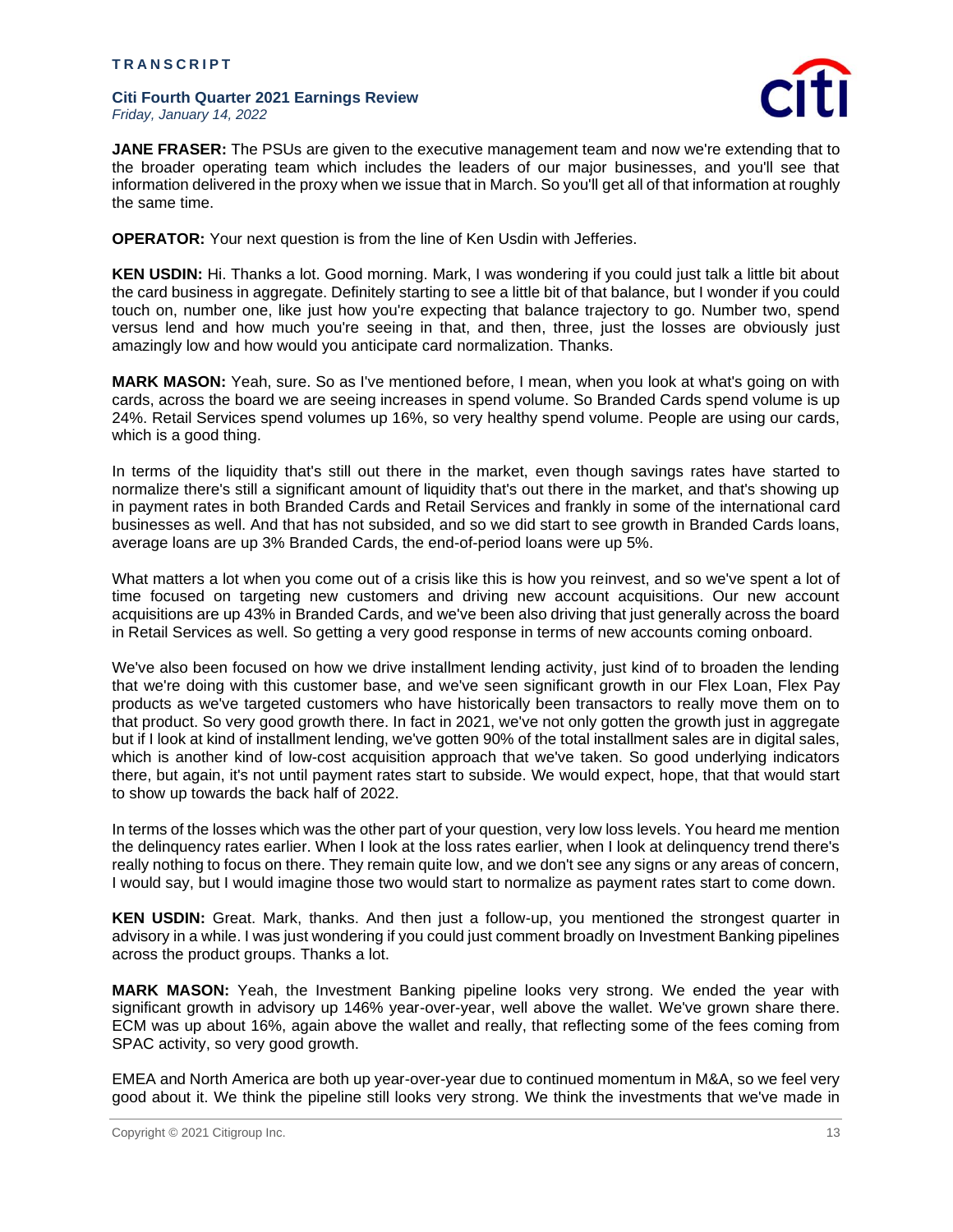

bringing on bankers in some of the sectors we needed to beef up, sectors such as healthcare, technology, sponsors group, those investments are certainly starting to pay off, so we feel good about it.

**OPERATOR:** Your next question is from the line of Glenn Schorr with Evercore.

**GLENN SCHORR**: Yeah. All righty. All righty. So, I think we have a good long-term process in motion and measured in more than one year, but what do you think of the sort of – it feels like returns have to go down before they go up. I know you have the overall goal to close the gap to peers, but between the capital that gets freed up, the GSIB buffer in the denominator, the capital markets partially normalizing some stranded expenses on sold franchises and then continuing to execute on the transformations, is it okay and is it normal, I think it's partially in our models that we go down first and then rise up?

**MARK MASON:** Yeah, so thank you, Glenn. So look, if you look at 2021 with a 13.4% RoTCE and reserve releases that get close to \$9 billion, I'd have to say yes, right? Because those reserve releases drive a considerable amount of that. Now, it's important to compare that to 2020 where we had the opposite effect because we were building meaningful reserves, but as we look at the forward look, which we'll take you through in more detail, as Jane mentioned, we're focused on core parts of the franchise that show the opportunity for growth and the promise for higher returns, and that's where our energies are going to be focused and we think that's what's going to help to drive improved returns over time.

**GLENN SCHORR:** Fair enough. The reserve releases have a big impact. Okay. And then in terms of that growth, I think a couple of questions dance around this, so you could be short, but given your answer to what Citi is and wants to be in terms of premier franchise in all those industries, or business lines, I should say, how do you balance that you're doing what's right for stockholders in the near-term, drive stock return versus making sure you invest for the future, because each one of those is super competitive, each one of them has competitors as early as today, or as recent as today spending a ton of money to compete in those spaces, how do you balance that, invest for the long-term would be great versus improve the stock shortterm?

**MARK MASON:** Yeah. So let me start, and then Jane feel free to add in if you'd like. So the first thing I think it's important to remember is the focus that we're trying to put on these core franchises that drive returns over time. So we're prioritizing how we're going to allocate our resources and our investments in part through the divestiture activity.

The second thing I'd say is that we are investing in the franchise for the long-term, right, as opposed to trying to hit some short-term metric, and so that does involve us putting that money to work where there is client demand and where it leverages the competitive advantages that we have developed. And so that is the way we approach this with again an eye towards ensuring that we're clear and transparent with our investors and that if there's excess that we're returning that to our shareholders so they're not just sitting on the sidelines and not generating returns that they would expect of us.

**JANE FRASER:** Right. I'd also just jump in when you look at the different businesses that we are investing in, as Mark said, they're high-returning ones. So our Services businesses are much capital lighter, highreturn. Wealth Management, the same, and I think the opportunities that we've been seeing to continually increase share in Investment Banking, another high-returning business. So that will certainly be helping us over time on that mix that you're talking about. And not everything needs an enormous investment. If I look at wealth, for example, you put the different pieces together that we've already got and we're putting them into a single integrated business and proposition, it's not things that we're starting from scratch, so a lot of this is incremental.

**OPERATOR:** Ladies and gentlemen, please limit your questions to one question and one follow-up. Your next question is from the line of Vivek Juneja with JPMorgan.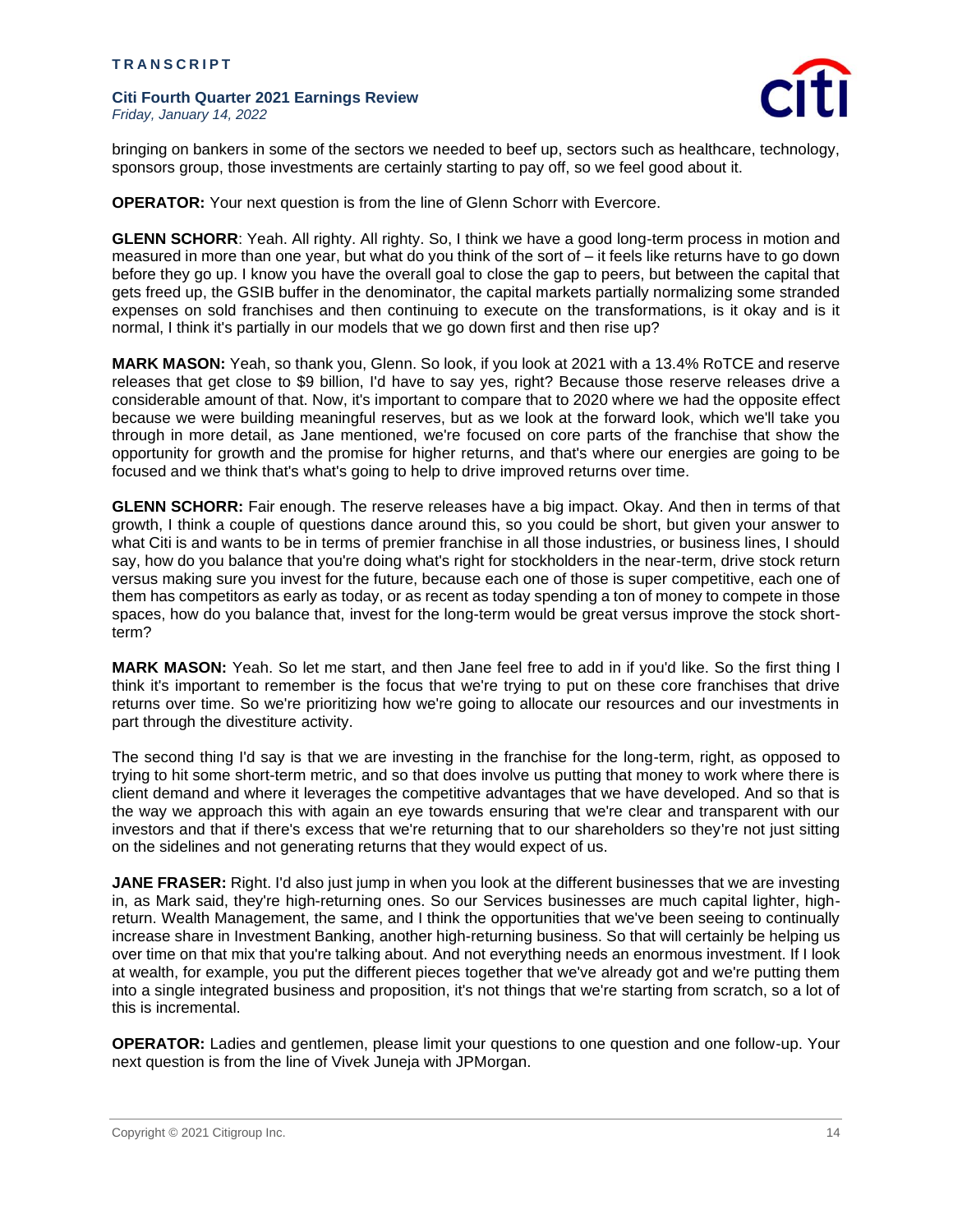

**VIVEK JUNEJA:** Hello, Jane and Mark. A quick one firstly. Now that you're exiting Mexico, Singapore and Hong Kong were not part of the exits when you announced the exit from the 13 markets in the consumer business. Are you going to stay on with the consumer business in those markets, or meaning a traditional consumer business as you've had for years, or is that going to change?

**JANE FRASER:** No, we find that the franchises we have in Singapore and Hong Kong just given the nature of them are really naturally tied to the wealth franchise that we are building and investing in there of our existing very strong platform, as you say. So we expect to continue to provide the range of different services and capabilities that we have because they are so complementary and help support our wealth business in two of the most major wealth hubs in the world.

**VIVEK JUNEJA:** Okay. Great. And a follow-up question, if I may have. The NII change, Mark, that you made, what deposit beta are you assuming there? And how much of the change is coming from US net interest income versus the rest of the currencies?

**MARK MASON:** Yeah, so we haven't shared our deposit betas, but as you would imagine, the betas tend to be higher on the institutional side than on the retail side. And so that's that piece. And I'm sorry, the second part of your question was what? Vivek?

**VIVEK JUNEJA:** Okay. The second part was how much of the change in net interest income from the interest rate sensitivity change, Mark that you're making...how much is the US net interest income versus the rest of the currencies?

**MARK MASON:** The increase is roughly skewed towards the international, so I'd say of a \$3 billion increase, I'd say about two-thirds/one-third international.

**VIVEK JUNEJA:** That's where you were assuming more of the balance sheet run-off?

**MARK MASON:** Yes.

**OPERATOR:** Your next question is from the line of Charles Peabody with Portales.

**CHARLES PEABODY:** Yeah. A question regarding the regulatory and political risk to share buybacks, and I ask that because earlier this week in the Powell renomination hearings, when you listen to the last two minutes of that testimony, Sherrod Brown went on a rail against buybacks in the banking industry. And then last year I think President Biden had two speeches in which he spoke out against buybacks. So I'm trying to understand, is there – I mean, a transaction tax isn't going to stop you guys from doing buybacks, but are there other things being discussed out there other than just moral suasion to discourage buybacks?

**JANE FRASER:** Yeah. We're going to do the right thing for our shareholders, and right now, particularly given where the stock's trading, buybacks are a very, very important and probably top of the stack for us action that we take, so no, we're very clear in terms of the importance of giving our shareholders back our excess capital.

**CHARLES PEABODY:** No, I understand that you want to. I'm just trying to understand what the risk to your desires are from the regulatory or political side.

**JANE FRASER:** I don't believe there is one. We're extremely well-capitalized. I think we've heard it consistently from Washington. The confidence in the capitalization of the banks both coming into and coming out of the pandemic, and we're not overly concerned on that front.

**MARK MASON:** We'll obviously adhere to regulatory guidelines as they exist or however they evolve, but that's exactly right.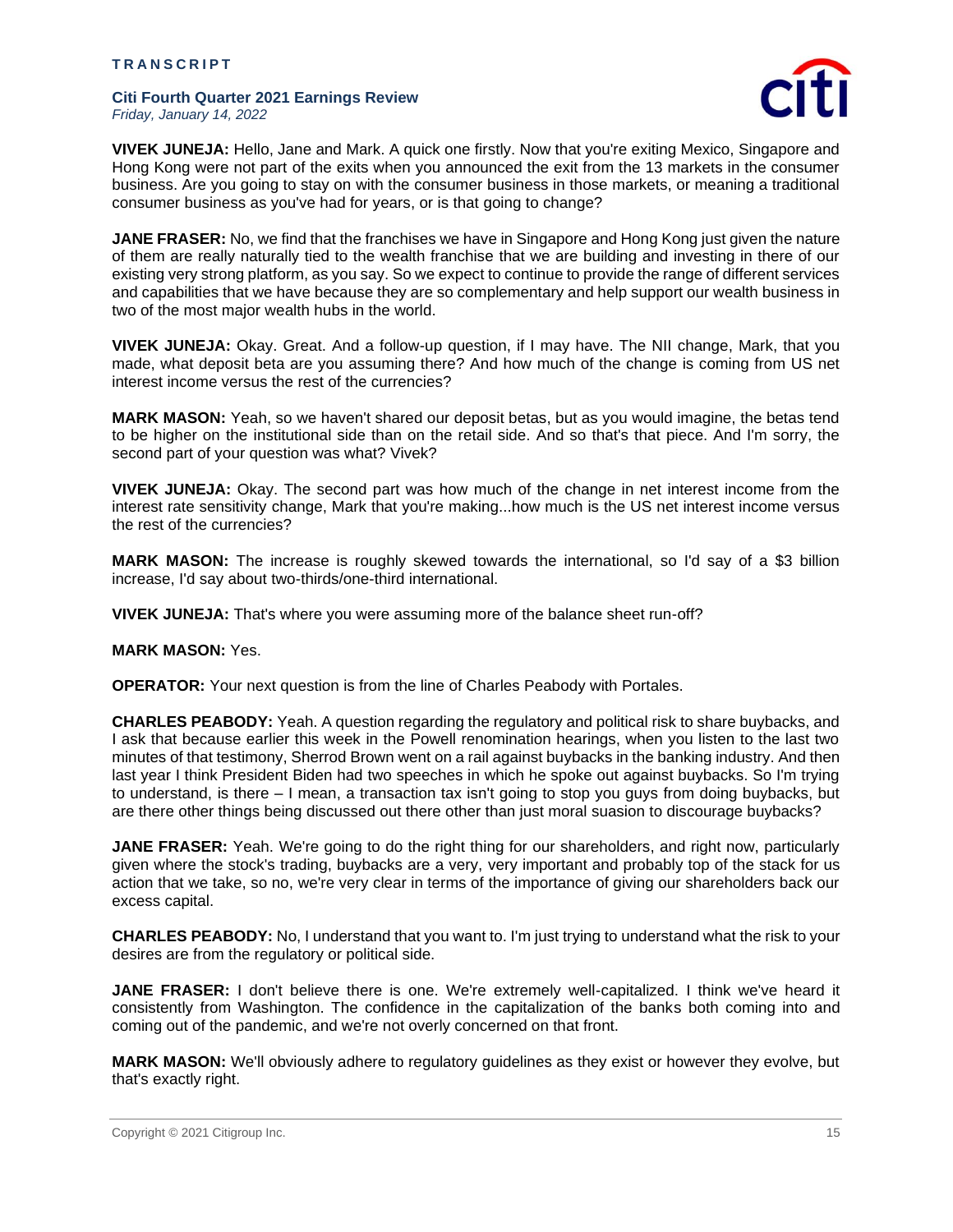

**CHARLES PEABODY:** All right. And then as a follow-up just on that subject, assuming these regulators – just getting into their seats, they're probably not going to be able to do anything this year on buybacks, but I'm assuming that they'll try and do something on buybacks next year. So you want to do as much buyback short-term as you can and you've talked about getting back to like a \$3 billion pace here in the first quarter. How sustainable is that \$3 billion pace?

**MARK MASON:** Yeah. So look, I mean, first of all with the SCB framework, we take decisions on the capital actions on a quarterby- quarter basis. Obviously, there's another CCAR run that we'll all go through that will determine at least part of the capital stack, and then obviously, there's the GSIB that's coming into play. So we factor all of those things in. In our case, as we develop the capital plan, we also will take a look at the divestitures and in some instances the divestitures will generate TCE for us to return to shareholders. There may be other impacts from divestitures that are temporary in nature that need to be factored in, but it's part of an entire annual capital planning process that we go through that factors all of those things in.

**OPERATOR:** Your next question is from the line of Gerard Cassidy with RBC.

**GERARD CASSIDY:** Can you guys share with us, when you think about the strategy refresh that is underway, are we 75% complete, 80% complete? Mark, you alluded to maybe some of the Markets businesses that may not have the returns you want, there could be some area, but were you there, and by the Investor Day, can we assume that it will be completed?

**JANE FRASER:** In terms of the timeline to this one, this particular exercise is drawing to a close in terms of what I call the big step back as a new CEO. So we said this is the last major structural decision that we're taking in Mexico. We're now focused on pulling together everything from Investor Day and that's where the new reporting structure, I think, that we've announced today is also a very important foundation for that. So I'm confident that we've made the right big structural decisions and that we're looking forward to Investor Day laying out the vision, the strategies, and the plan for going forward.

**MARK MASON:** Yeah. And let me be clear, Gerard, just in case I wasn't. I'm not suggesting we're exiting parts of our Markets business. That is not what I'm suggesting at all. What I am suggesting is that as we would always do, we're constantly looking for opportunities to optimize the way we use our balance sheet, capital, RWA, et cetera, and where we identify the need to rid ourselves of low-returning assets that we have, we do that, all right. And so with rule changes like SA-CCR and the like, either pricing will adjust or we'll have to take a hard look at some of those assets to see if it still makes sense, and that's more of what I meant than ever suggesting we were exiting part of the Markets business.

**GERARD CASSIDY**: And just as a quick follow-up, obviously some of the businesses you're committed to, TTS, the investment banking area, you guys clearly are players there, you have economies of scale. When you look at the other businesses that you're committed to stay in, where is the heavy lifting going to come from where you really got to step it up to get those economies of scale, similar to the ones that are quite obvious.

**JANE FRASER:** Yeah, you're right. We have a number of businesses that are already extremely scaled in both markets. If we look at TTS, we are moving \$4 trillion of volume daily there, so those are ones where the investments are much more around digitization, around data. And in terms of where are we looking at getting more to – of increasing our scale, commercial bank is obviously one where we have a commercial banking presence in 30 different markets around the world and they're very focused on the same target market I talked about in the vision, which are those mid-market companies with global needs or multi-market needs. And then the other areas in terms of wealth where we've already begun, as you can see from our earlier remarks building out our frontline scale on the back of the platforms and other investments that we're making.

**MARK MASON:** And to your point, Jane, commercial bank this year, huge opportunity to leverage more of the TTS offering that we have. We're already seeing diversification in the commercial bank in terms of CMO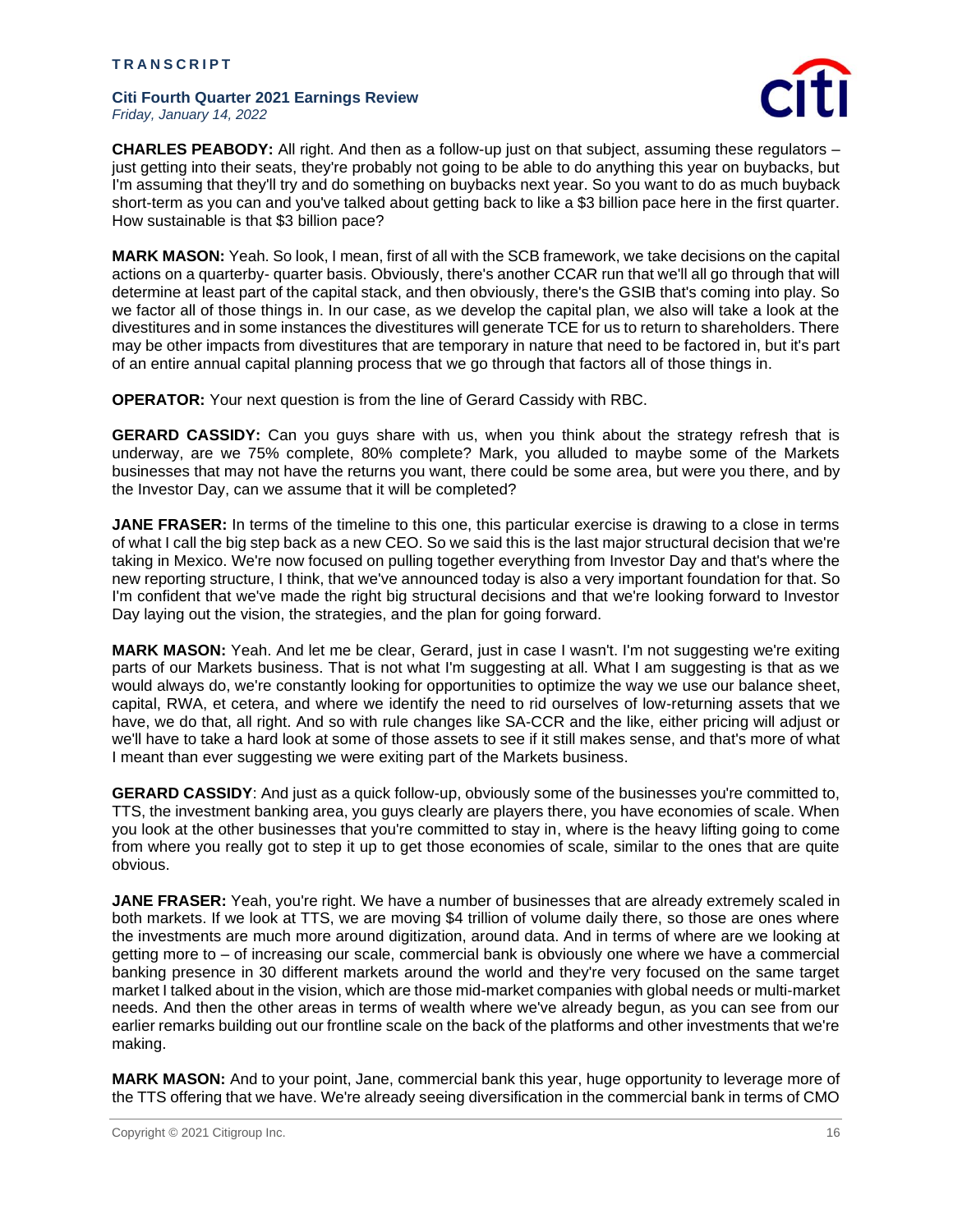

and other markets products, and the revenue this year was up 12% year-over-year. And similar strength in acquisition of new clients in wealth, but those are two key areas, I agree.

**OPERATOR:** Your next question is from the line of Ebrahim Poonawala with Bank of America.

**EBRAHIM POONAWALA:** Good afternoon. Just quick couple of follow-ups. Mark, on the capital return, I just wanted to make sure. When we think about the \$3 billion pace you're going to get back to in 1Q, moving forward, is there more upside risk with that \$3 billion, or could that be actually lower? I just want to make sure we have that right in terms of expectations.

**MARK MASON:** Yeah. I'm not giving expectations for the quarter-by-quarter capital buyback decisions, in part because as I mentioned, with the new SCB rule, we're able to look at it on a quarterly basis, so I'm not giving guidance beyond that. We'll talk more about the capital plan on March 2 broadly, right?

**EBRAHIM POONAWALA:** And just I guess going back, Jane, on US retail, I think the question is, is there something more meaningful that we should expect at the Investor Day? And it's fine if you want to hold it till then, because if I recall correctly, you were a partner with Google, that didn't play out. The big question that investors have is, is there a better definition to the US retail franchise. And I'm just wondering will we get that at March Investor Day, or there's nothing radical that you have in store at least in the near-term as far as US retail is concerned.

**JANE FRASER:** You'll be certainly hearing directly from Anand who is responsible for that business on Investor Day and he'll lay out all of our US Personal Banking strategy of what we're looking at both from our top two cards franchise and our plan – what we're doing in Personal Lending as well as what we're doing in wealth and then obviously the retail bank and the supporting role it is playing for those two core drivers of growth for us in the States. So, yes.

**OPERATOR:** Your next question is from the line of Jim Mitchell with Seaport Research.

**JIM MITCHELL:** Hey, good afternoon. Mark, maybe on just the expenses, I appreciate all of the moving parts with the divestitures and you're not going to give us the full year expense guidance number, but can you help on the jumping-off point at the first quarter? We had compensation was up about \$1 billion quarterover-quarter. How much of that was just sort of the comp changes, or is that a good run rate to think about, so if you could just help us just the jumping-off point for first quarter would be helpful.

**MARK MASON:** Yeah, you know what, I'm not going to be able to give you kind of more guidance on that. I mean, what I would say is, again, you got a couple things that played through 2021 that will be important factors in 2022. One, the hiring that we've done we're going to get a full year impact of that, at least for part of that in 2022, so that's going to play out. Some of the – if you think about the mix for the transformation spend, which is a mix of both hires, third-party spend, as well as technology, that mix will start to shift over time away from third-party for sure and towards the others, and so we're going to have some of that dynamic start to play out in 2022.

In terms of the comp specifically in the fourth quarter, we obviously tie the comp performance for the full year is tied to revenues, and so as we would expect to see some forward growth based on the drivers, I mentioned earlier, we would expect to see comp related to that play out over the course of 2022. But I'd rather not get into the specifics here given that we're going to give you a better sense for it in early March.

**JIM MITCHELL:** Okay. Just maybe as a follow-up on that, just so I understand the sequential drivers, so you're saying it's mostly incentive comp or was that more new hires, or both? Just from 3Q to 4Q change.

**MARK MASON**: Yeah, in 3Q to 4Q, you've got both hires as well as incentive comp.

**OPERATOR:** Your next question is from the line of Matt O'Connor with Deutsche Bank.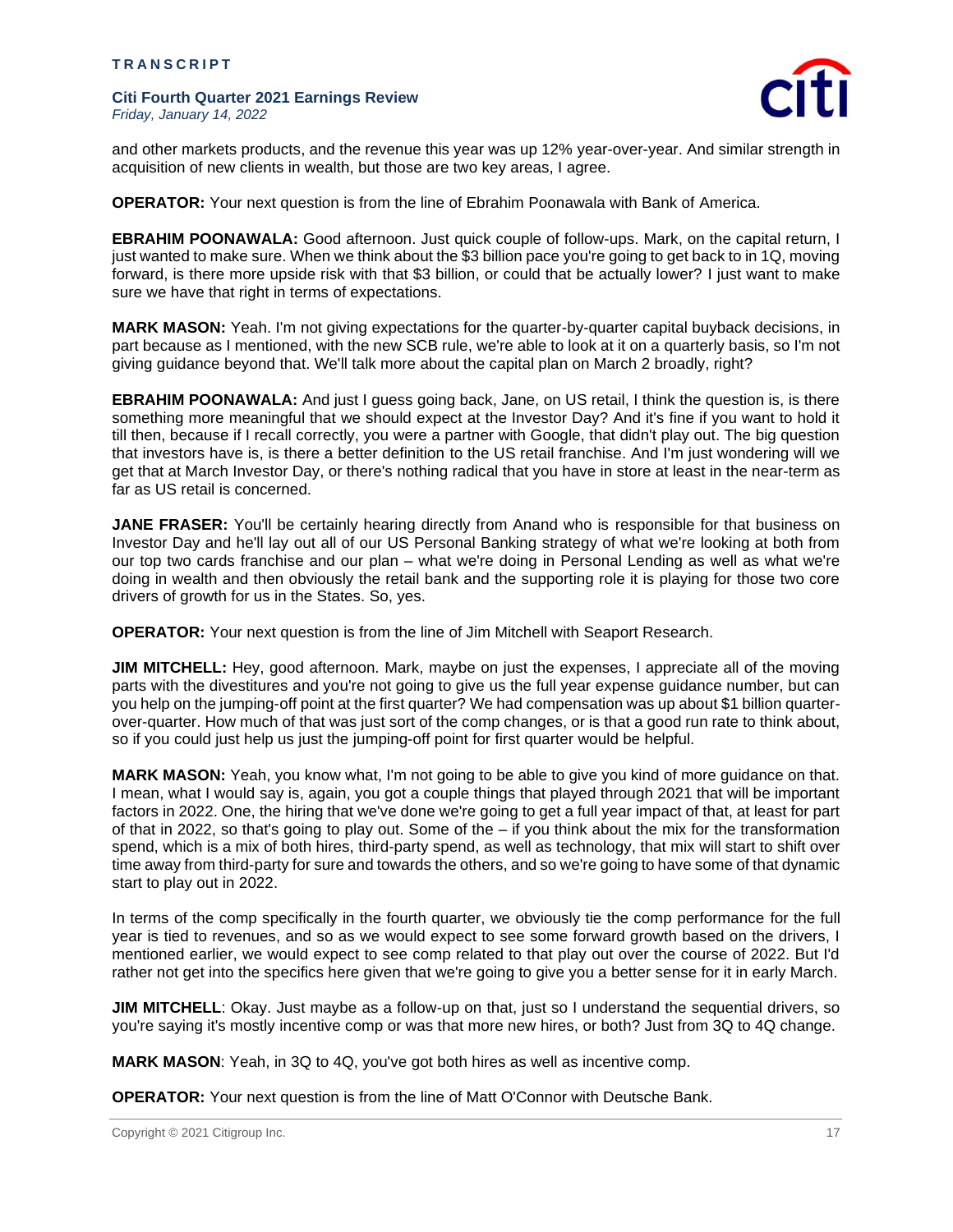

**MATT O'CONNOR:** Hi. I just wanted to follow up, you had said the sale of Mexico wouldn't be an easy transaction and was just hoping you could elaborate on that. And then just related, you talked about the capital that's allocated to the business being freed up, but any kind of initial thoughts on whether the transaction, the exit of the business will generate a gain or loss as we think about the combined or total capital impact. Thank you.

**JANE FRASER:** Why don't I kick that off, and Mark jump in. As I said, it won't be a simple transaction because we separate the bank into the Institutional business from the businesses that we're exiting, and that's something that we kicked off yesterday, that process. And then we'll be looking to go to the market in the spring and to be active with buyers, potential buyers in a few months' time.

So it's more just the complexity of separating the bank. We've got good plans behind this. And as I said in my remarks, these are terrific, these are scaled, these are great franchises, and there's obviously a lot of speculation in the press which is too early to comment on, but we do think this is a jewel for someone. It's just not for us.

**MARK MASON:** Yeah. I agree, and I think it's premature to speculate on structure of the deal and things of that sort. You're right, we do have about \$4 billion of TCE allocated to the business. The other layer of complexity is around the CTA, and you've heard us spend some time on that when we talked about the Australia sale and I introduced it as a complexity because there's an accounting treatment associated with the CTA that happens at signing that is separate from the capital implication that happens at closing. So with a CTA, the capital impact flows through AOCI, but it's neutral once the deal is closed, and in Mexico, the consumer business would have a DTA of a little bit less than \$3 billion or so, and so that's another factor that's involved with the transaction.

**JANE FRASER:** A CTA, not a DTA.

**MARK MASON:** Did I say DTA?

**JANE FRASER:** Yeah.

**MARK MASON:** I'm sorry, CTA. Currency translation adjustment.

**OPERATOR:** Your next question is from the line of Steven Chubak with Wolfe Research.

**STEVEN CHUBAK:** Well, actually even before asking my question, I just wanted to echo some of the earlier remarks. The new presentation, the additional detail, it's really helpful, so appreciate the new disclosure.

**MARK MASON:** Thank you.

**STEVEN CHUBAK:** Mark, I'm going to ask, well, I guess technically one question, but it's really a threeparter. You might need to grab a pen and paper. But I wanted to just unpack some of the comments you made on the NII sensitivity and reporting differences versus peers. You noted there more than three times increase in NII assuming a static balance sheet, but there's still a lot of investors that just question your rate sensitivity profile given the fairly modest NII growth that we saw in the last cycle. And first question, just wanted to start by asking given your heavier institutional deposit gearing, wouldn't it be reasonable for us to expect that your deposit run-off would actually be greater than peers?

Two, does the NII guidance contemplate liability sensitivity in the Markets business, and could you help us size that potential drag? And then just lastly, it's more of a catch-all. Any idiosyncratic factors that you could speak to that would support a better NII outcome or higher rate benefit versus what we saw in the last cycle?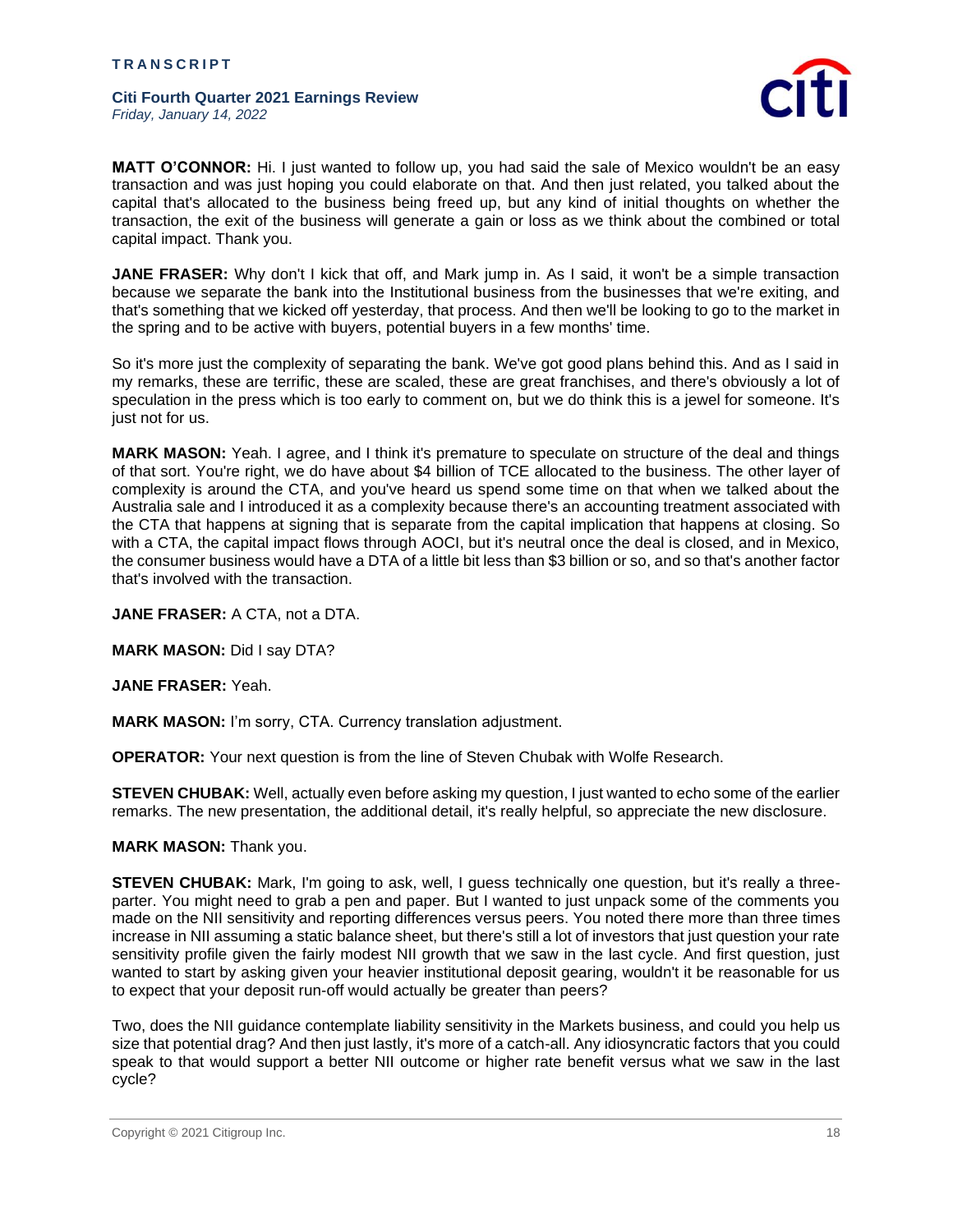

**MARK MASON:** Yeah, sure. So look, we provided the sensitivity because we think comparability is important here, and you can see the magnitude of that difference is pretty sizable. There's still going to be a difference between us and peers, but that difference narrows when you put it on a comparable basis. We do have a skew towards institutional clients and they do carry a higher beta associated with them, but we also have a skew towards international currencies and we make good spreads there as well.

In terms of the impact through markets, the impact – I think the markets impact can come in any number of ways. I think rate moves and other uncertainty and volatility in the market can drive broader markets revenues which we would potentially see depending on how investors have to reposition their books.

In terms of the last part of your question, I don't think there's anything else that I would point to. I mean, obviously with the excess liquidity that we've seen and been carrying in the market, we've been putting that to work in investments. We've increased our investment portfolio by some \$70 billion. We expanded the duration to about 2.85 years and we still have significant dry powder to put to work with either client demand or in an increasing rate environment which we expect.

**STEVEN CHUBAK:** That's great color, Mark. Thanks so much for accommodating the multi-part question.

**OPERATOR:** Your next question is from the line of Jeff Harte with Piper Sandler.

**JEFF HARTE:** Hey, I'm sorry, I just thought I've taken myself out of the queue. My questions have been answered, and you all must be getting tired, so I'm done. Thanks**.**

**OPERATOR:** Your final question is from the line of Mike Mayo with Wells Fargo Securities.

**MIKE MAYO:** Hey. One more question. What's the hardest part of the culture to change?

**JANE FRASER:** Probably it's been breaking down some of the silos, and that the point on the principles we laid out, Mike, of connected is really a key piece of it. We've rolled out some new leadership principles last year and it's very much around how do we get the firm very well-connected and really realize the full synergies. So breaking some of those old habits, I would say. The new structure is certainly helping us at the different initiatives we're taking.

**MIKE MAYO:** And how long do you think that will take, because you're breaking down a culture that's been ingrained for quite some time?

**JANE FRASER:** Yeah, I would say I'm really happy with the progress. We've been – one of the first things I did was laid the firm to on our culture out when I took over, and we've got a terrific team of people being working at this for years. So I'm very happy with the progress we make. I think everyone's clear, we want the culture to be one of accountability, of excellence, and acting with urgency, and part of that is well underway. But it'll take a little bit longer.

**OPERATOR:** There are no further questions. I will turn the call over to Jenn Landis for closing remarks.

**JENNIFER LANDIS:** Thank you all for joining today's call. Please feel free to reach out to IR with any followup questions. Have a great day. Thank you.

**OPERATOR:** This concludes Citi fourth quarter's earnings call. You may now disconnect.